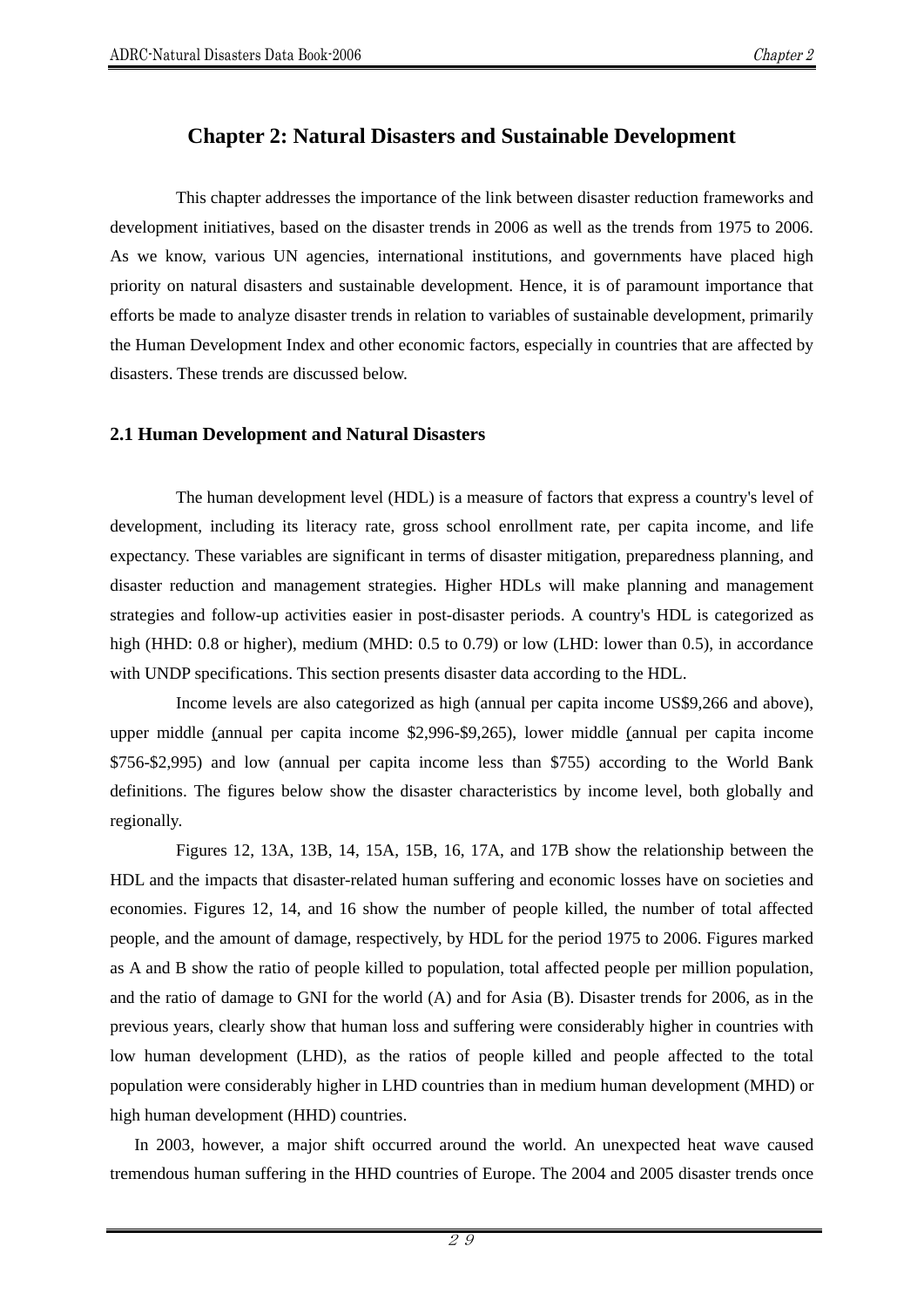again stressed the importance of disaster reduction in the developing countries. Similarly, the trends in 2006 further indicate that countries with low and medium human development levels tend to suffer more serious human and economic losses. The figures for the year 2006, as shown below, clearly illustrate this important point. Since the human development index reflects a country's literacy rate, life expectancy, and per capita income, improving these variables could contribute immensely to reducing the impact of natural disasters. Although considerable disaster damage was sustained in the HHD countries, the impact of disasters, in terms of human and economic losses, were more severe in the MHD and LHD countries. Since developing and less developed countries (LDCs) tend to have low and medium HDLs, and thus tend to have elevated levels of human and economic losses, their development efforts and ability to compete within a scenario of global development are limited. Better disaster management approaches are therefore needed in these regions.

It is also quite evident from the following figures that the ratios of people killed and total affected people to the total population are high in the LHD and MHD countries, stressing the importance of incorporating disaster reduction approaches into mainstream national policies. Although the real value of damage is high in higher income countries, the ratio of damage to GNI is higher in the middle income countries. Likewise, although the actual human losses are higher in the MHD countries, the LHD countries are shown to suffer more when the human loss and suffering are expressed as the ratio to the total population. The 2006 trend is similar to those of 2004 and 2005 in this aspect.

## **Figure 12: Number of People Killed (Thousands) by Human Development Level, 1975-2006 (World)**



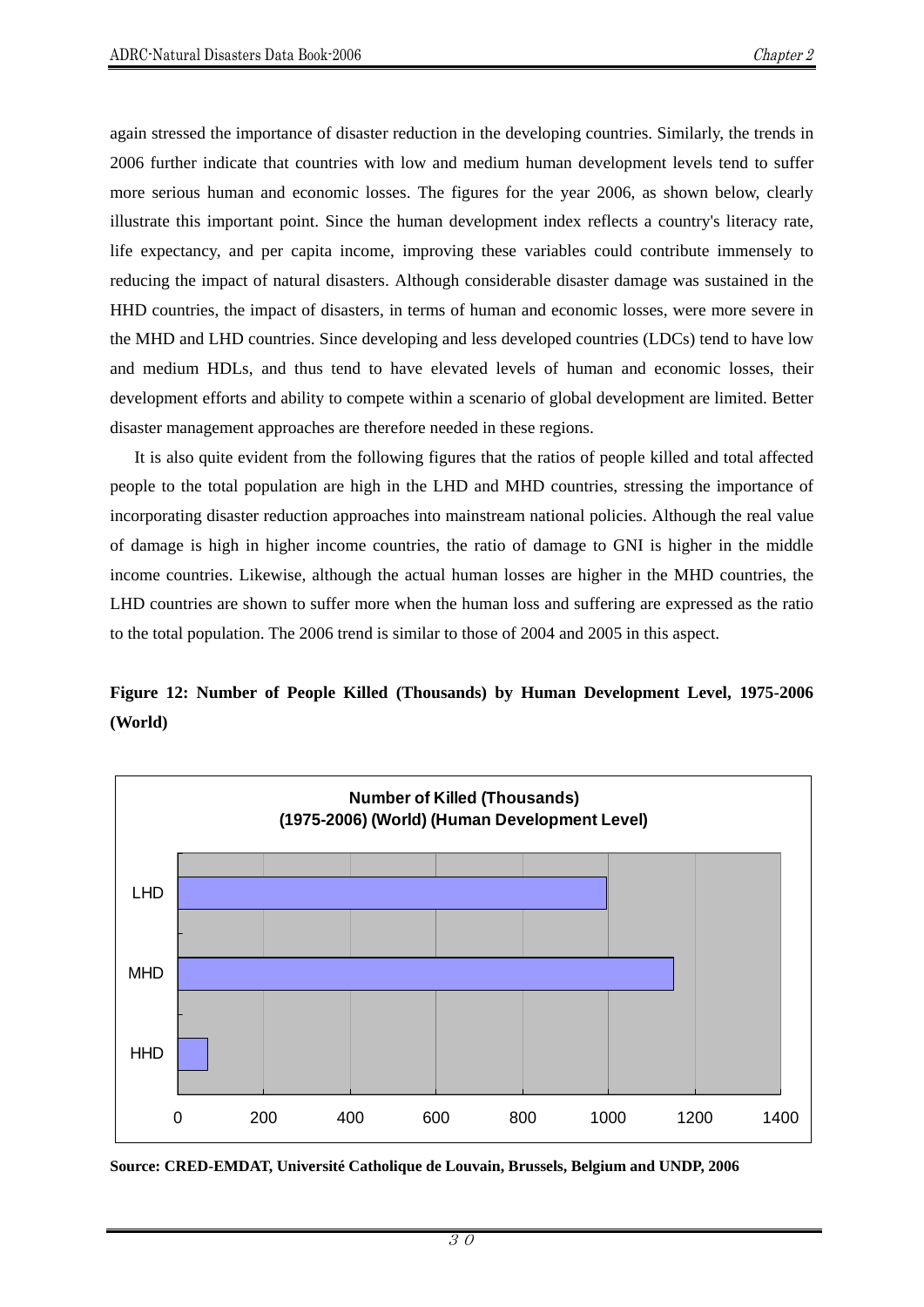**Figure 13A: Ratio of People Killed to Population by Human Development Level, 2006 (World)** 



**Source: CRED-EMDAT, Université Catholique de Louvain, Brussels, Belgium and UNDP, 2006** 

**Figure 13B: Ratio of People Killed to Population by Human Development Level, 2006 (Asia)** 

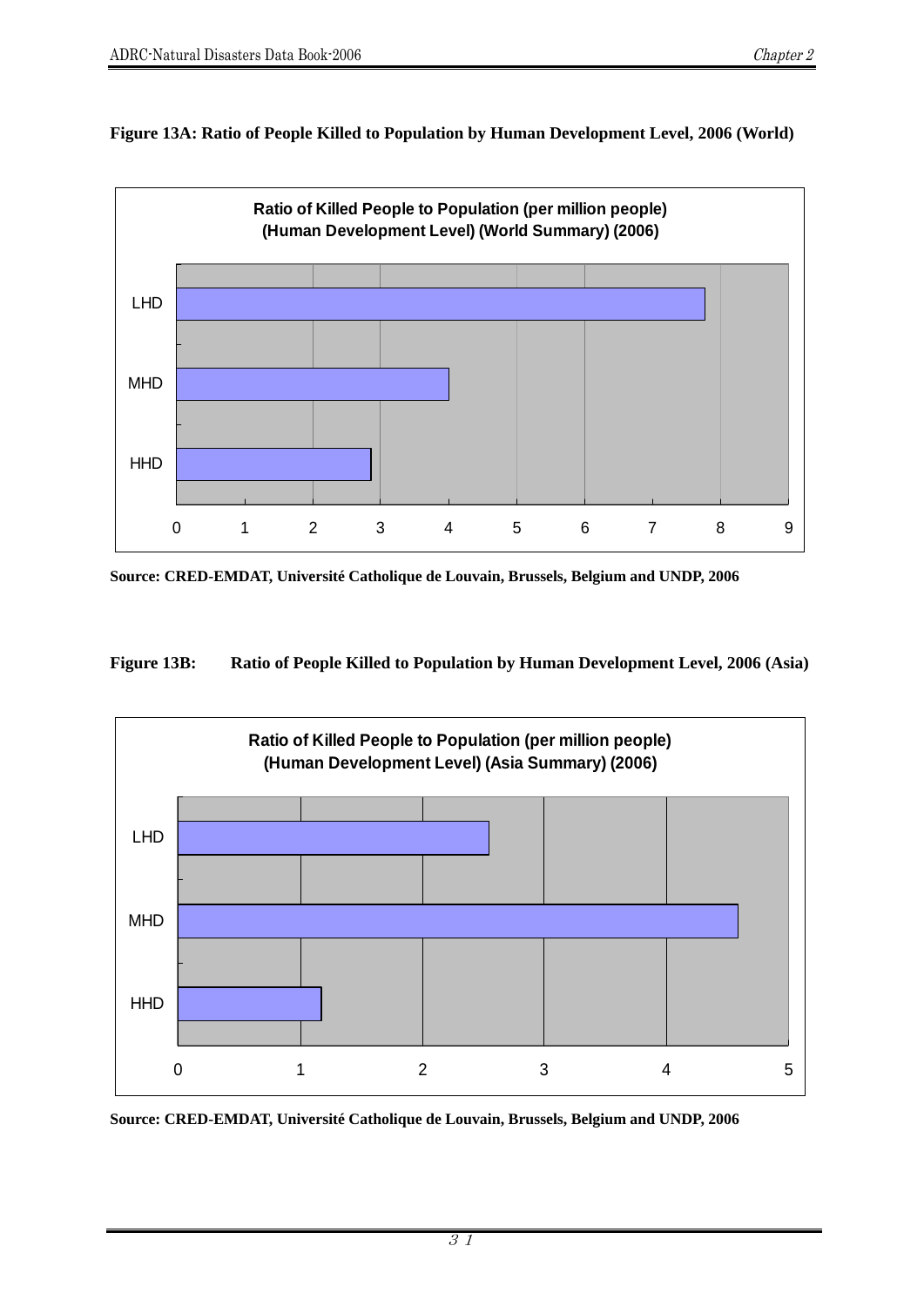These figures clearly show that the majority of human losses were reported in countries with a low level of human development (due to the disasters in the vulnerable Asian region). This is consistent for figures worldwide.





**Source: CRED-EMDAT, Université Catholique de Louvain, Brussels, Belgium and UNDP, 2006** 

**Figure 15A: Total Affected People Per Million Population by Human Development Level, 2006 (World)** 

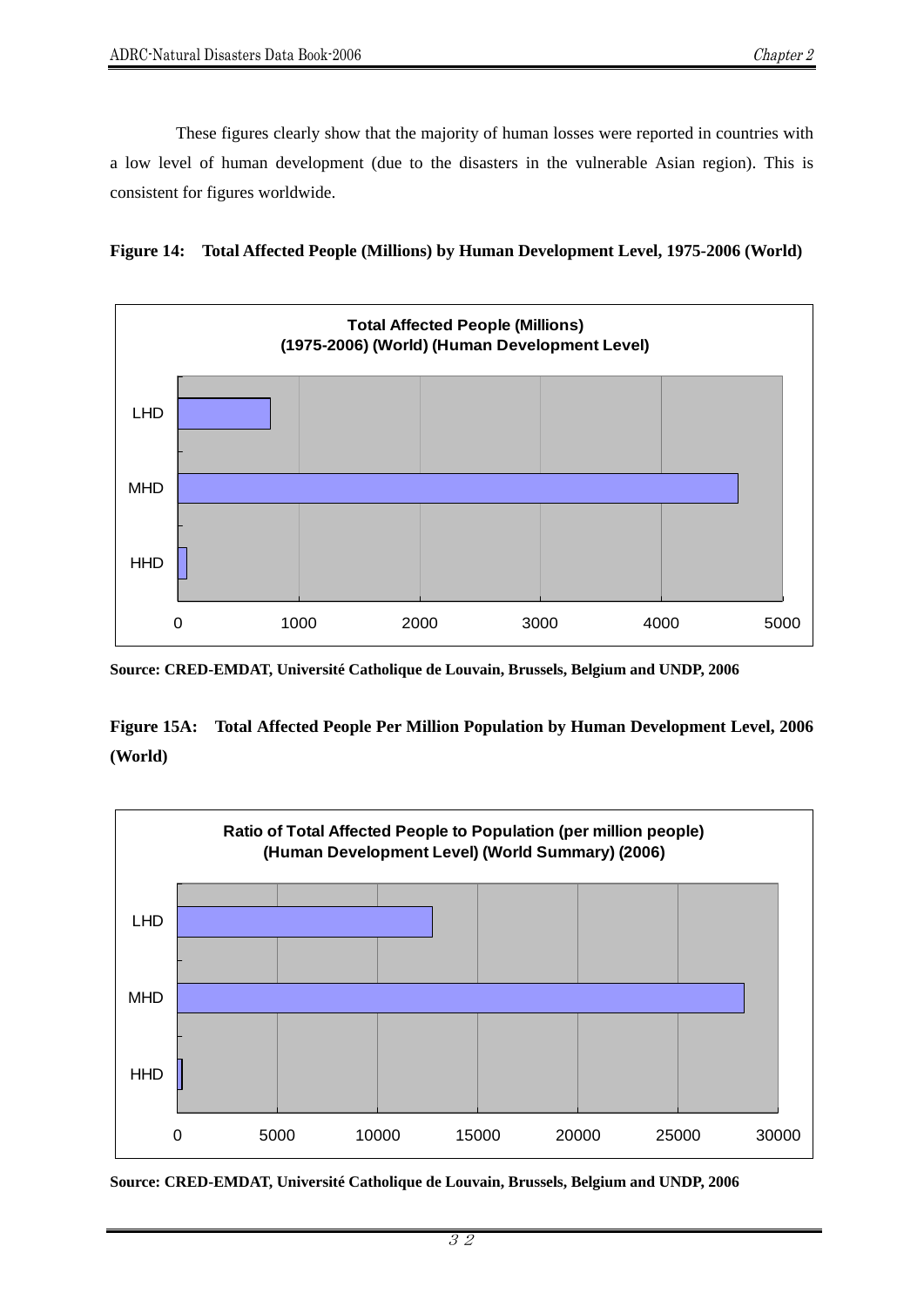

**Figure 15B: Total Affected People Per Million Population by Human Development Level, 2006 (Asia)** 

**Source: CRED-EMDAT, Université Catholique de Louvain, Brussels, Belgium and UNDP, 2006** 

**Figure 16: Amount of Damage (US\$ Billions) by Human Development Level, 1975-2006 (World)** 



**Source: CRED-EMDAT, Université Catholique de Louvain, Brussels, Belgium and UNDP, 2006**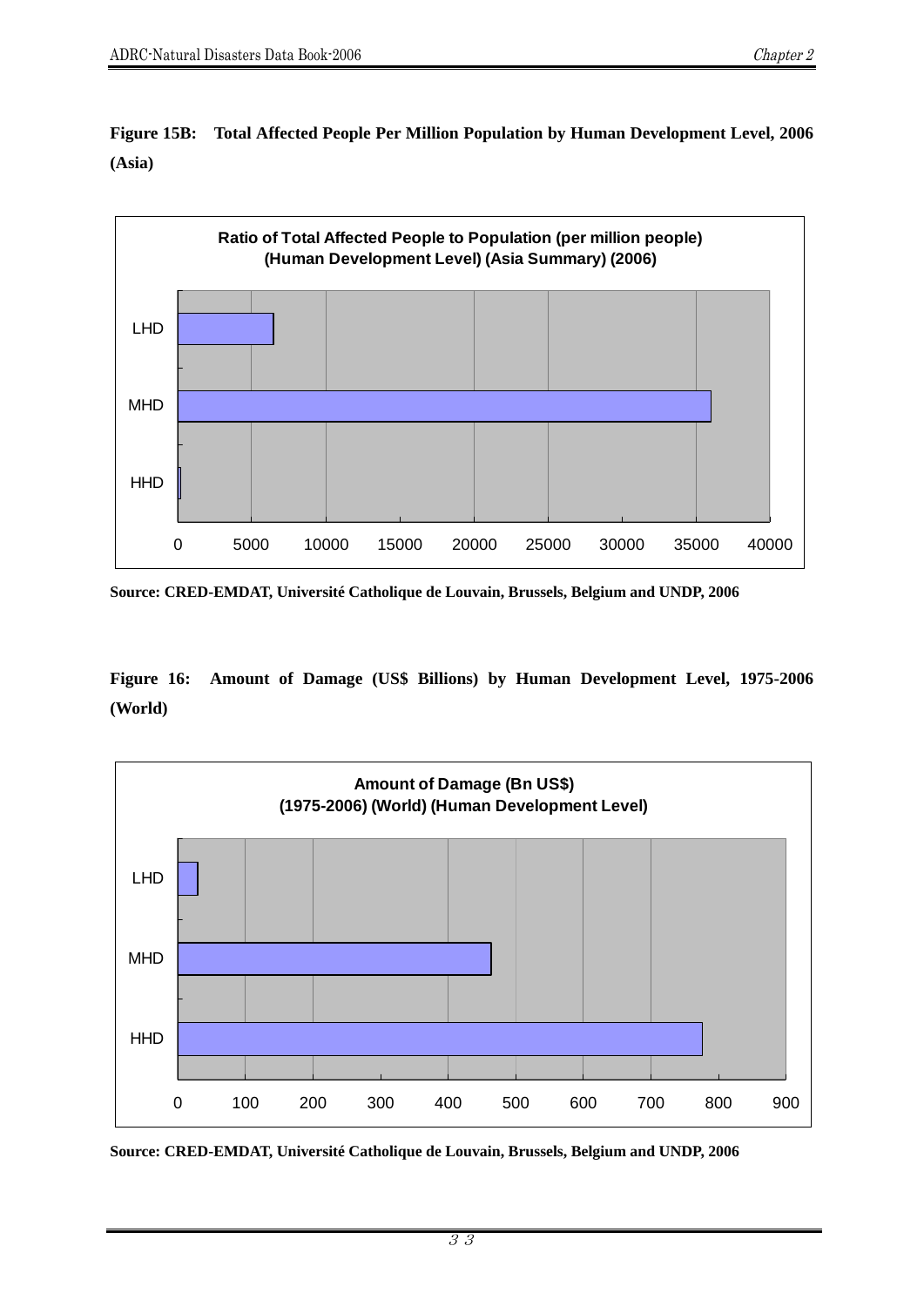

**Figure 17A: Ratio of Amount of Damage to GNI (%) by Human Development Level, 2006 (World)** 

**Source: CRED-EMDAT, Université Catholique de Louvain, Brussels, Belgium and UNDP, 2006** 

**Figure 17B: Ratio of Amount of Damage to GNI (%) by Human Development Level, 2006 (Asia)** 

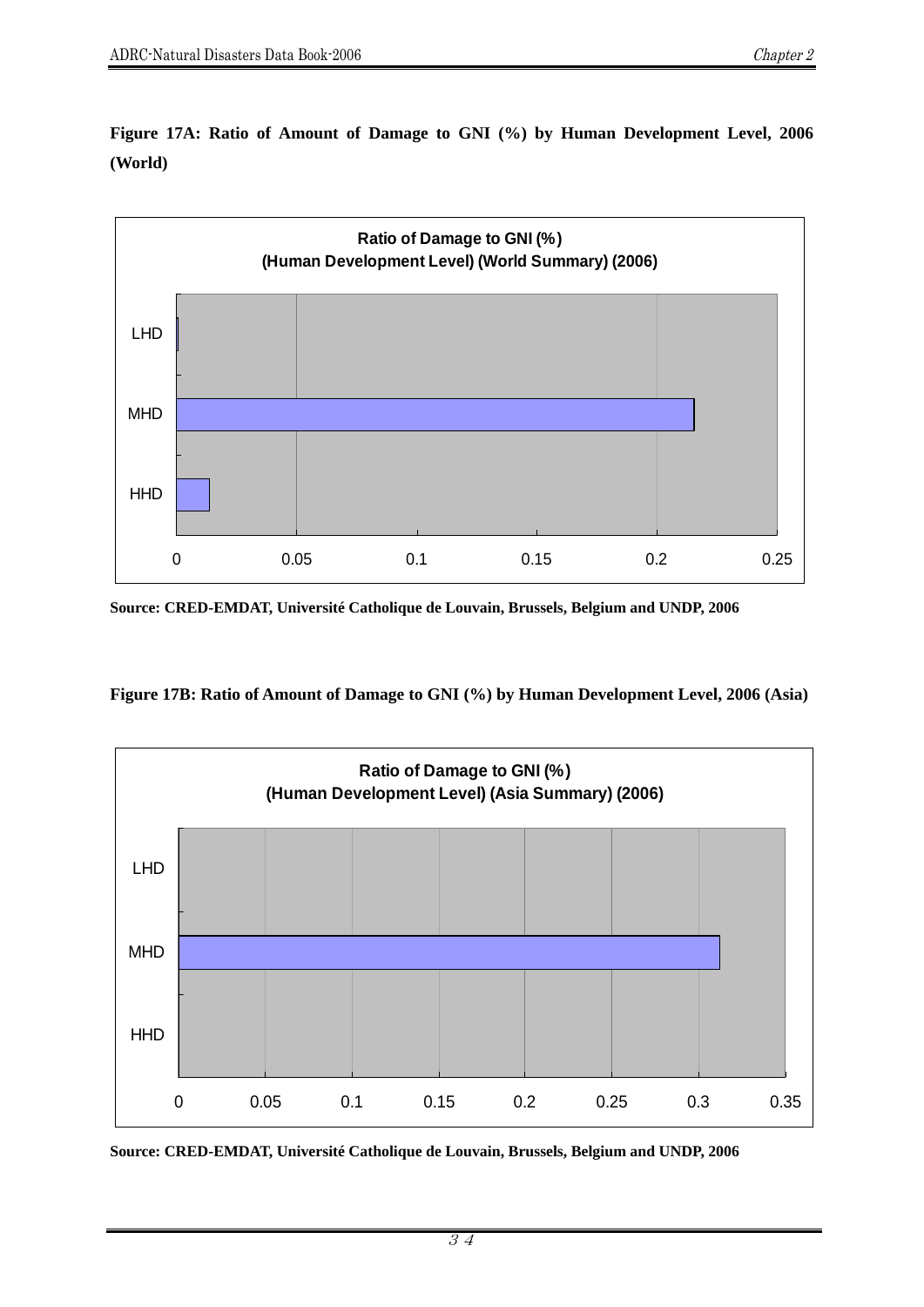## **2.2 Gender Issues and Natural Disaster Impacts**

In addition to what we have seen above with respect to overall human development and the impact of natural disasters, it is also of paramount importance that efforts be made to examine the relationship between gender and natural disasters. Here we examine the Female Human Development Index, which was extracted from the general Human Development Index, in relation to disasters. Generally speaking, countries with lower female human development (LFHD) report the most human suffering, and tend to have higher ratios of people killed and total affected people to the total population than countries with higher female human development levels (HFHD). The trend is very similar to the trend in general human development.

 Accordingly, as in the previous years, in 2006 both the ratio of the people killed to the total population were high in countries with low and medium Female Human Development indicators due to the earthquakes, floods, and wind storms that struck many countries in Asia, especially the earthquake in Indonesia, floods in China, windstorms and slides in Philippines and flood in India (Figures 18, 19A, and 19B). Moreover, the ratio of total affected people to the total population was high in countries with low and medium female human development, as shown in Figures 20, 21A, and 21B. Further, Figures 22, 23A, and 23B indicate that damage as a proportion of GNI is also relatively high in the low and medium female human development countries, although the amounts of actual damage are higher in high female human development countries. These figures highlight the importance of gender-related planning and mitigation strategies and approaches in the field of disaster management, especially in countries with relatively low human development levels.

Gender powerfully shapes the human response to disasters, both directly and indirectly. Studies have shown that women are hit hard by the social impacts of disasters, suggesting that women should play a major role in post-disaster activities if proper integration of gender issues and disaster management is achieved. The reality is that women are always identified as active and resourceful disaster respondents, but are often regarded as helpless victims. Since disaster mitigation and risk management activities should be incorporated into development strategies, it is imperative to prevent gender bias and ensure women's participation in the field of development.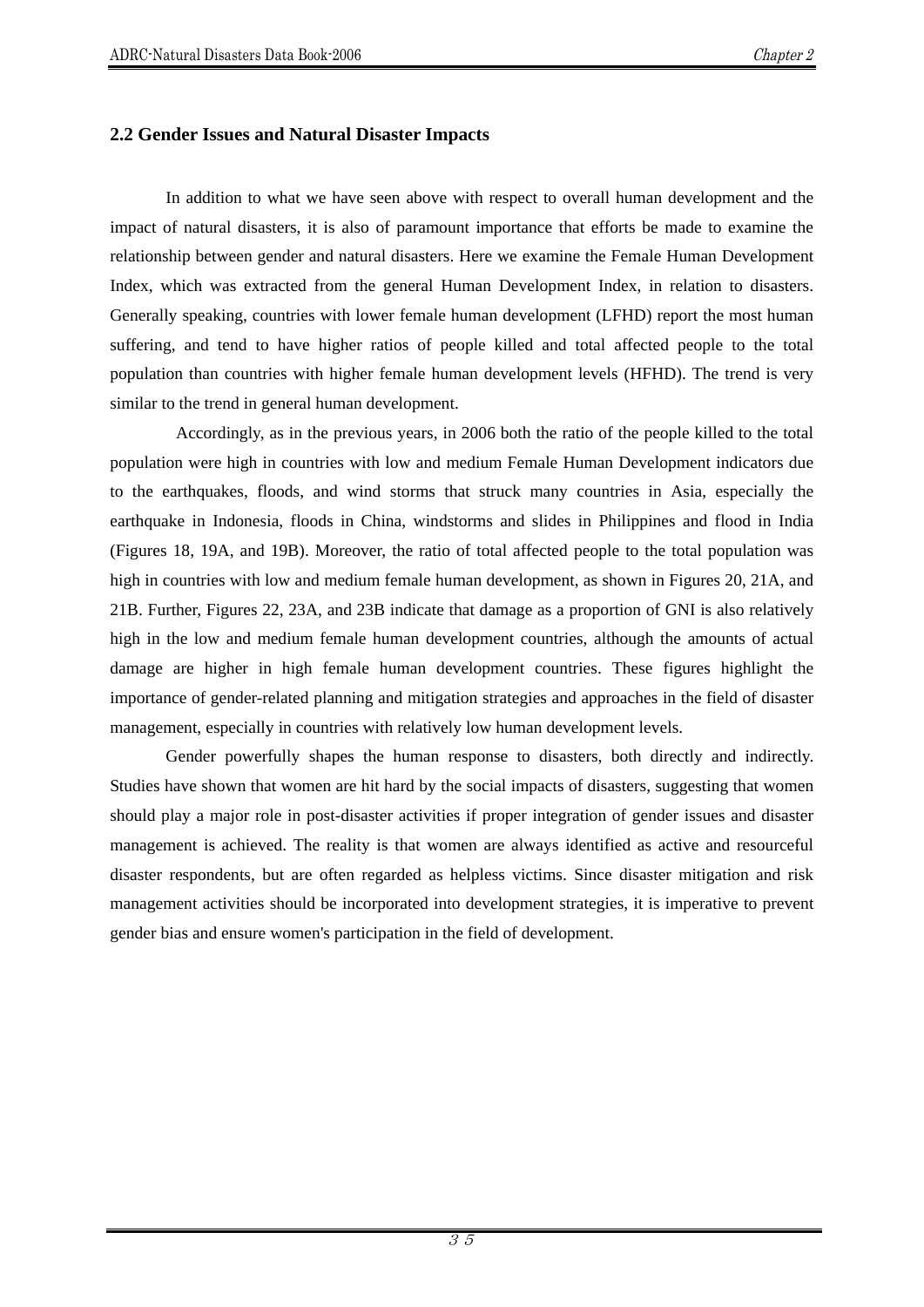**Figure 18: Number of People Killed (Thousands) by Female Human Development Level, 1975-2006 (World)** 



**Source: CRED-EMDAT, Université Catholique de Louvain, Brussels, Belgium and UNDP, 2006** 

**Figure 19A: Ratio of People Killed to Population by Female Human Development Level, 2006 (World)** 

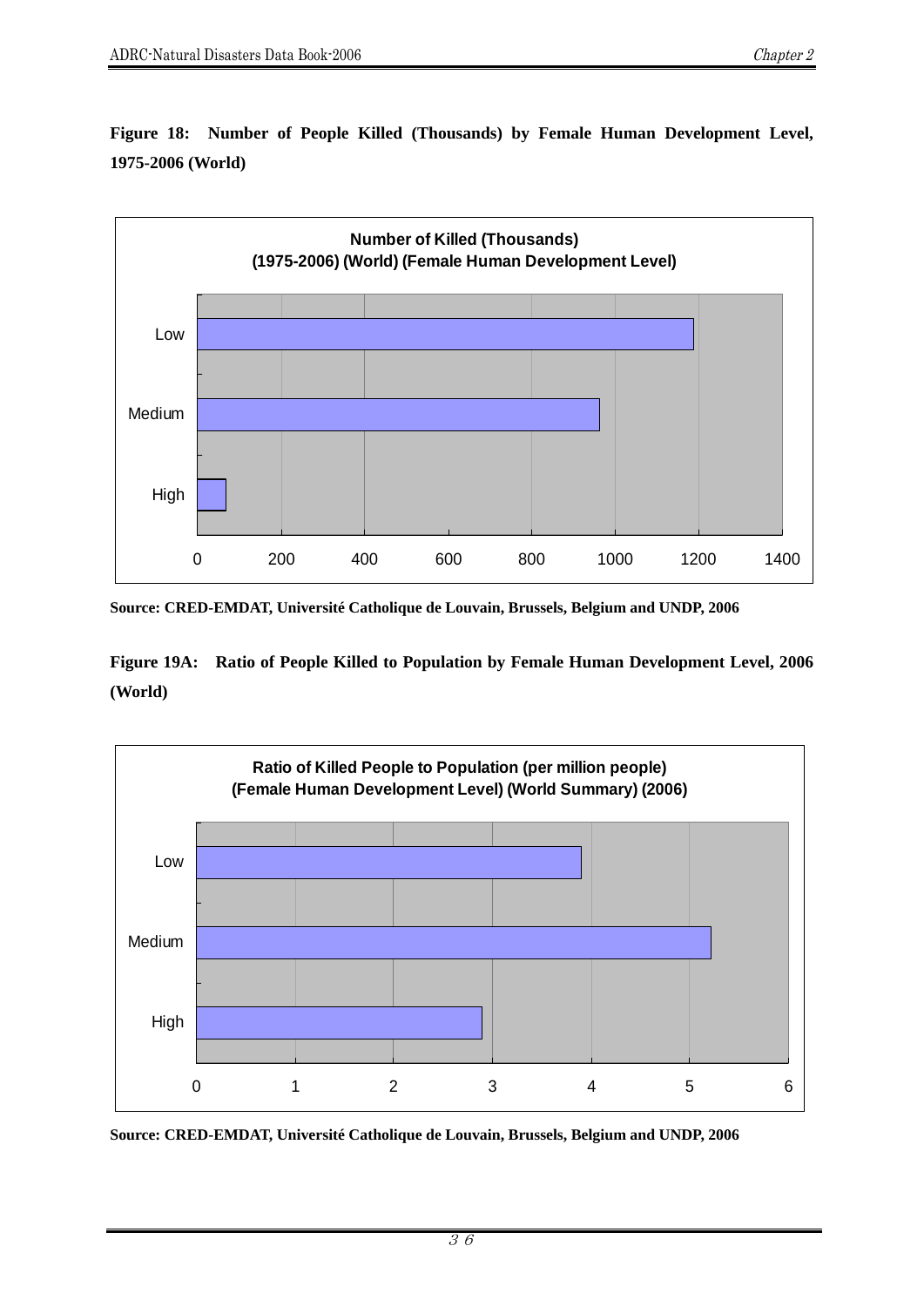**Figure 19B: Ratio of People Killed to Population by Female Human Development Level, 2006 (Asia)** 



**Source: CRED-EMDAT, Université Catholique de Louvain, Brussels, Belgium and UNDP, 2006** 

The above figures also indicate that the majority of human losses, both on a global and regional level, were sustained in countries with low and medium levels of female human development. This is attributed to the impact of disasters in vulnerable regions of Asia-Pacific and Africa.





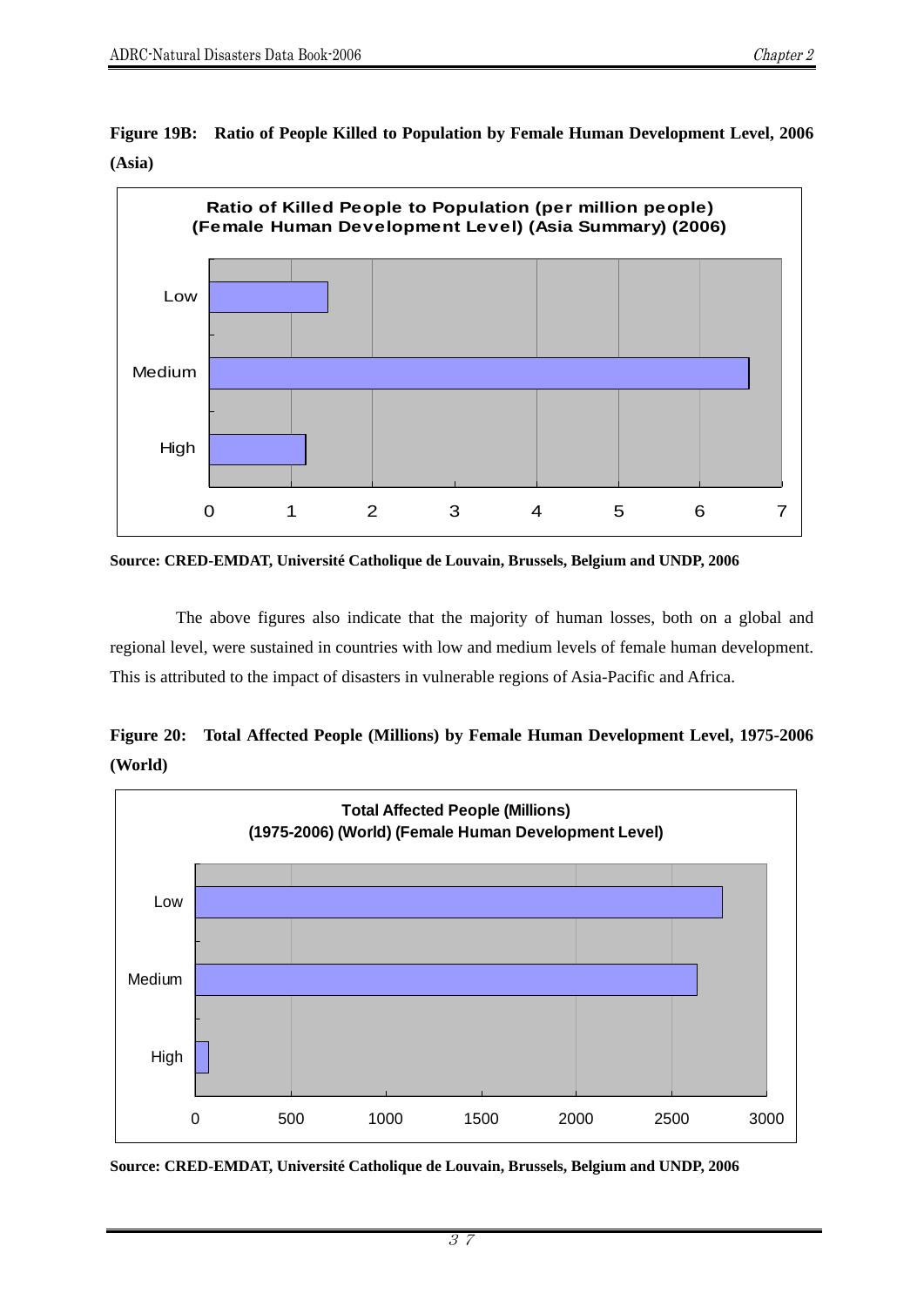**Figure 21A: Total Affected People Per Million Population by Female Human Development Level, 2006 (World)** 



**Source: CRED-EMDAT, Université Catholique de Louvain, Brussels, Belgium and UNDP, 2006** 

**Figure 21B: Total Affected People Per Million Population by Female Human Development Level, 2006 (Asia)** 



**Source: CRED-EMDAT, Université Catholique de Louvain, Brussels, Belgium and UNDP, 2006**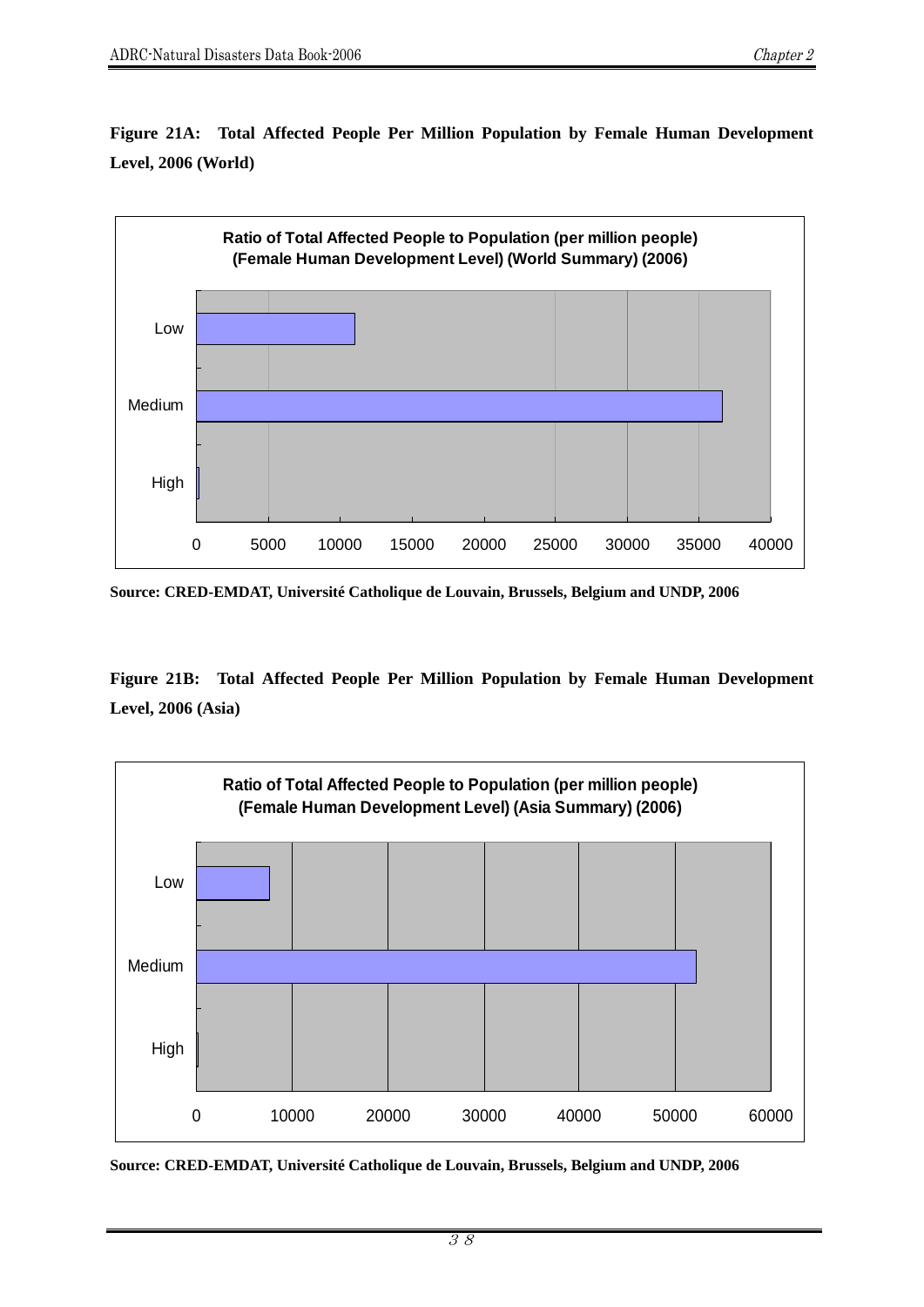**Figure 22: Amount of Damage (US\$ Billions) by Female Human Development Level, 1975-2006 (World)** 



**Source: CRED-EMDAT, Université Catholique de Louvain, Brussels, Belgium and UNDP, 2006** 

**Figure 23A: Ratio of Damage to GNI (%) by Female Human Development Level, 2006 (World)** 

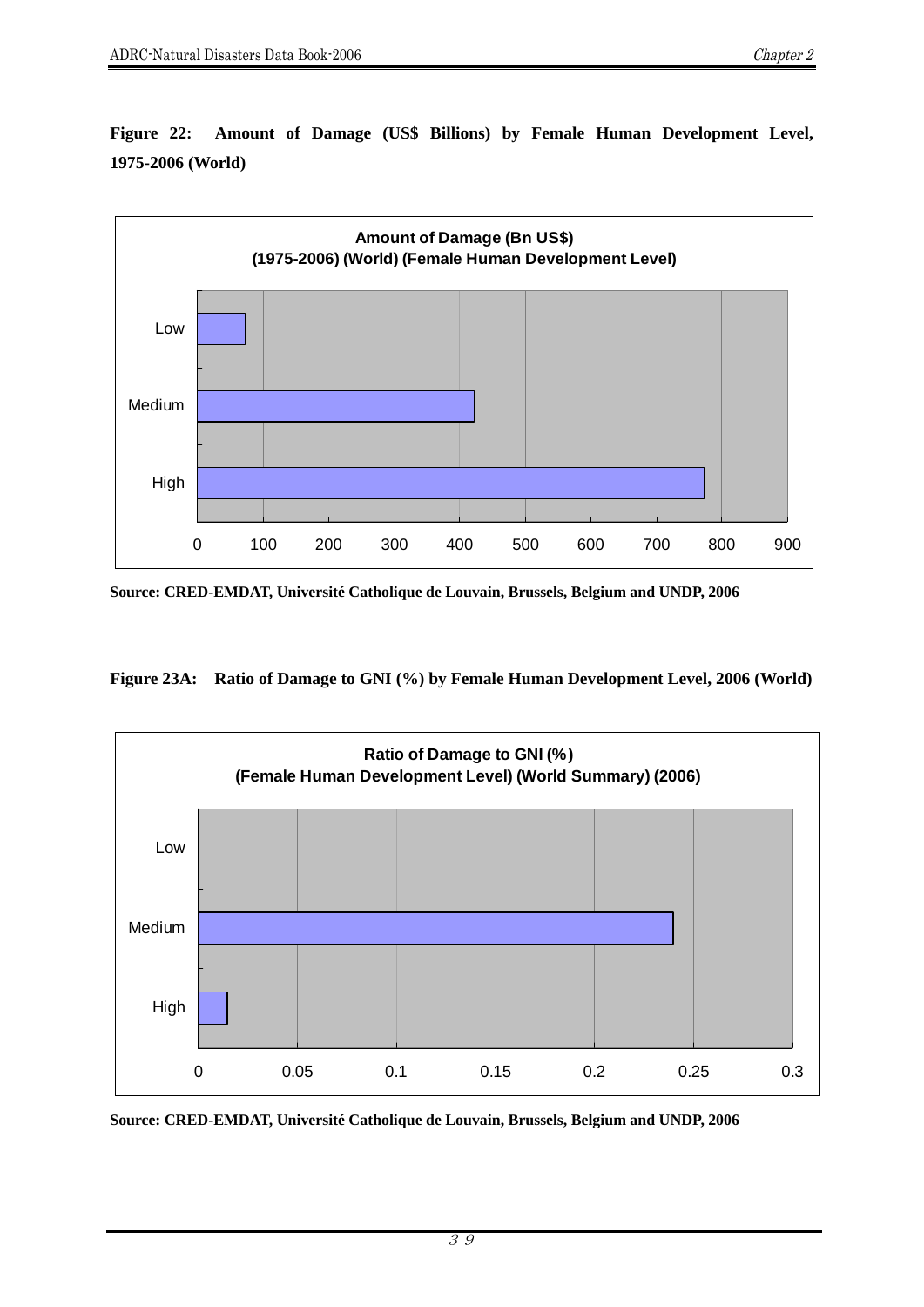

#### **Figure 23B: Ratio of Damage to GNI (%) by Female Human Development Level, 2006 (Asia)**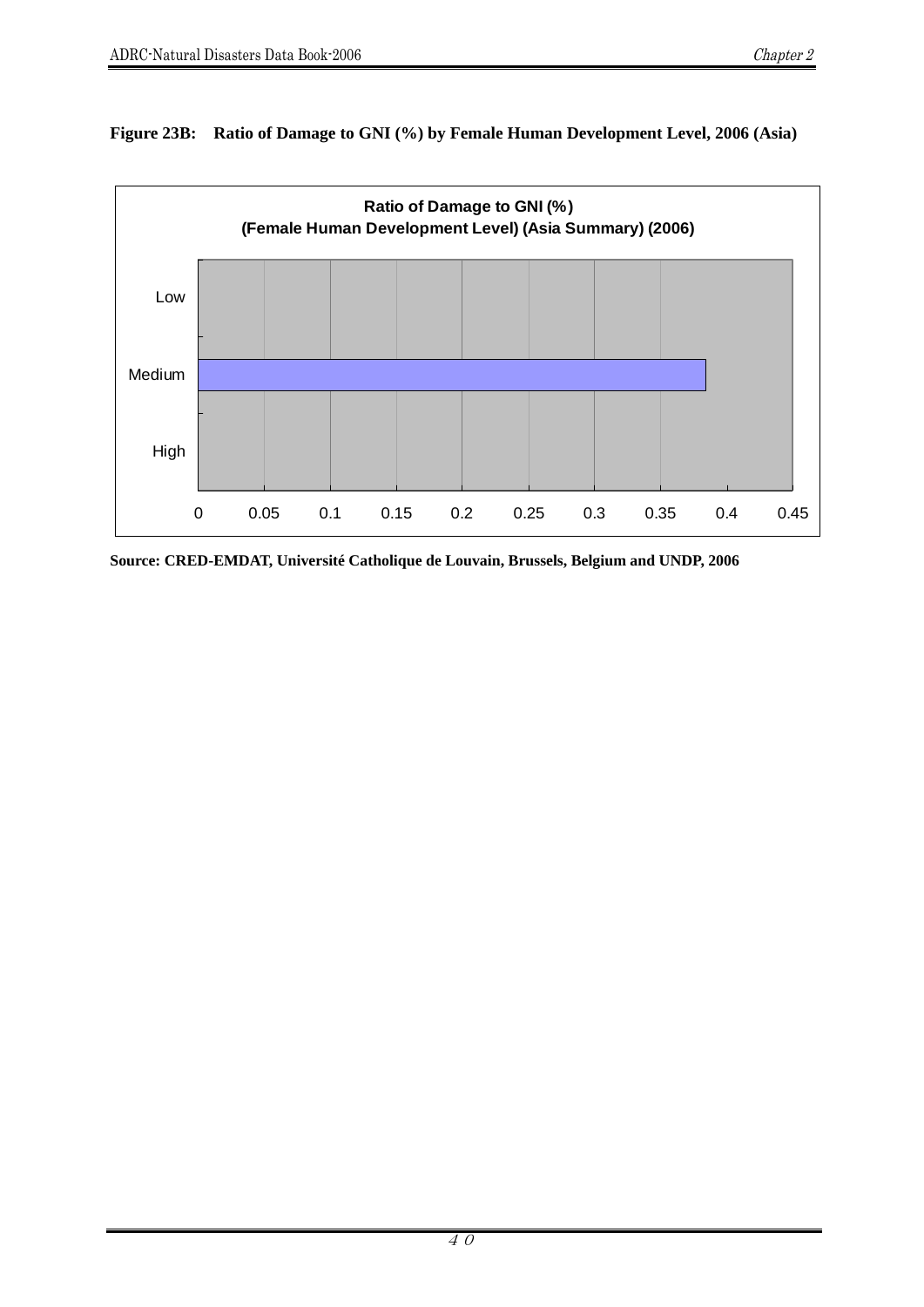#### **2.3 The Economics of Natural Disasters**

This section focuses on income levels as they relate to disaster impacts, based on the disaster trends in 2006. A country's income level is determined by its per capita GNI and is analyzed here in relation to the disaster statistics. The figures below (24 to 29B) show this relationship and once again indicate that the majority of human losses and affected people are reported in low and lower middle income countries. Although this could be attributed to the impacts of earthquake, windstorms and slides and flooding in the low-income and less developed Asian countries in 2006, the statistics are consistent with the longer-term trends. Figures 24, 26, and 28 show the global trends in the number of people killed, the total affected, and the amount of damage sustained, respectively, by income level for the period 1975-2006. Further, figures marked A and B show the ratio of these characteristics to the total population for the world (A) and Asia (B) in 2006.

Generally, though the real economic losses from disasters are higher in high-income countries due to their developed infrastructural framework and economic establishments that have accumulated social capital, disaster-related losses are more substantial in developing and lower-income countries, especially when viewed as a proportion of the GNIs of those countries. When human losses and suffering are considered, the low and lower middle income countries suffer greatly, as is further shown in the figures below. This firmly emphasizes the need for a holistic disaster management approach that gives due consideration to a country's disaster vulnerability, the impact and extent of disaster-related damage, and the impact of disasters on human development and the economy. This is clearly shown in Figures 28, 29A, and 29B.

The socio-economic impacts of disasters vary by the type of disaster, the disaster period (length), and the post-disaster recovery period. A country's income level plays a crucial role in determining how long it will take for a community to recover from a disaster. In addition, the national income level and magnitude of the socio-economic impacts of a disaster are proportionally related, and the ratio of such impacts to the country's GNI demonstrates the negative effects of disasters upon low and lower middle income countries. This explains the shapes of Figures 24 to 29B, as the ratio of human and economic losses to the total population and income level (GNI) is high in the low-income countries and low in the high-income countries. The disasters that have occurred in the Asian countries of India, Pakistan, Bangladesh, and China, and in some countries in Africa, have contributed significantly to this trend. The disasters that occurred in the US (hurricanes) and the extreme temperatures experienced in Europe contributed to the heavy damage sustained in the high-income countries, in proportion to their high GNIs. The figures below show these trends for the world and the Asian region.

**Note: LI:** Lower Income, **LMI:** Lower Middle Income, **UMI:** Upper Middle Income and **HI:** High Income.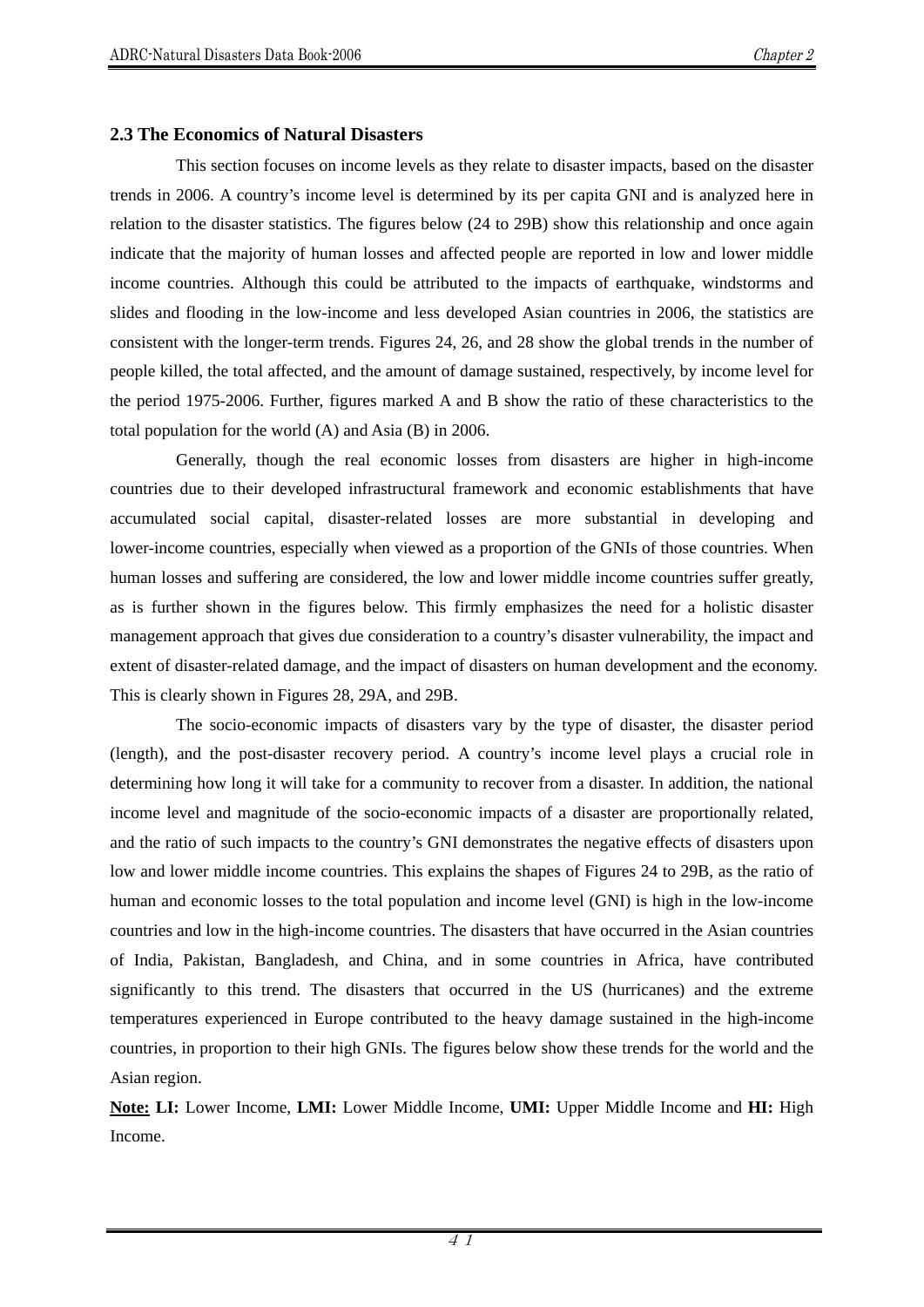## **Figure 24: Number of People Killed (Thousands) by Income Classification, 1975-2006 (World)**



**Source: CRED-EMDAT, Université Catholique de Louvain, Brussels, Belgium and World Bank, 2006** 

**Figure 25A: Ratio of People Killed to Population by Income Level, 2006 (World)** 

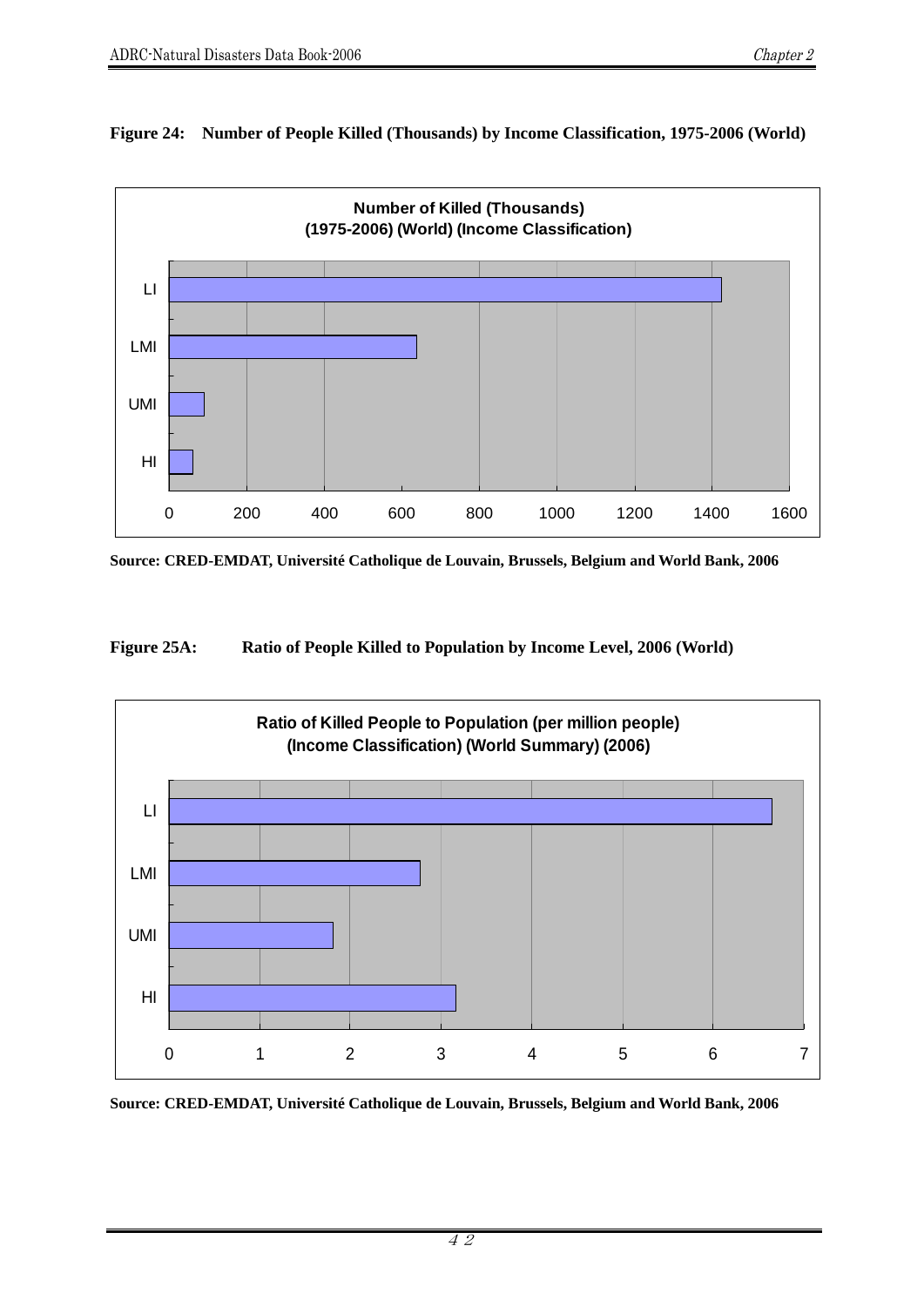#### **Figure 25B: Ratio of People Killed to Population by Income Level, 2006 (Asia)**



**Source: CRED-EMDAT, Université Catholique de Louvain, Brussels, Belgium and World Bank, 2006** 

It is clearly known from above Figures that the majority of the human loss was in the low and lower middle income countries in the World as well as in Asia and these are due to 2006 disasters in the vulnerable regions of Asia, Oceania and Africa.



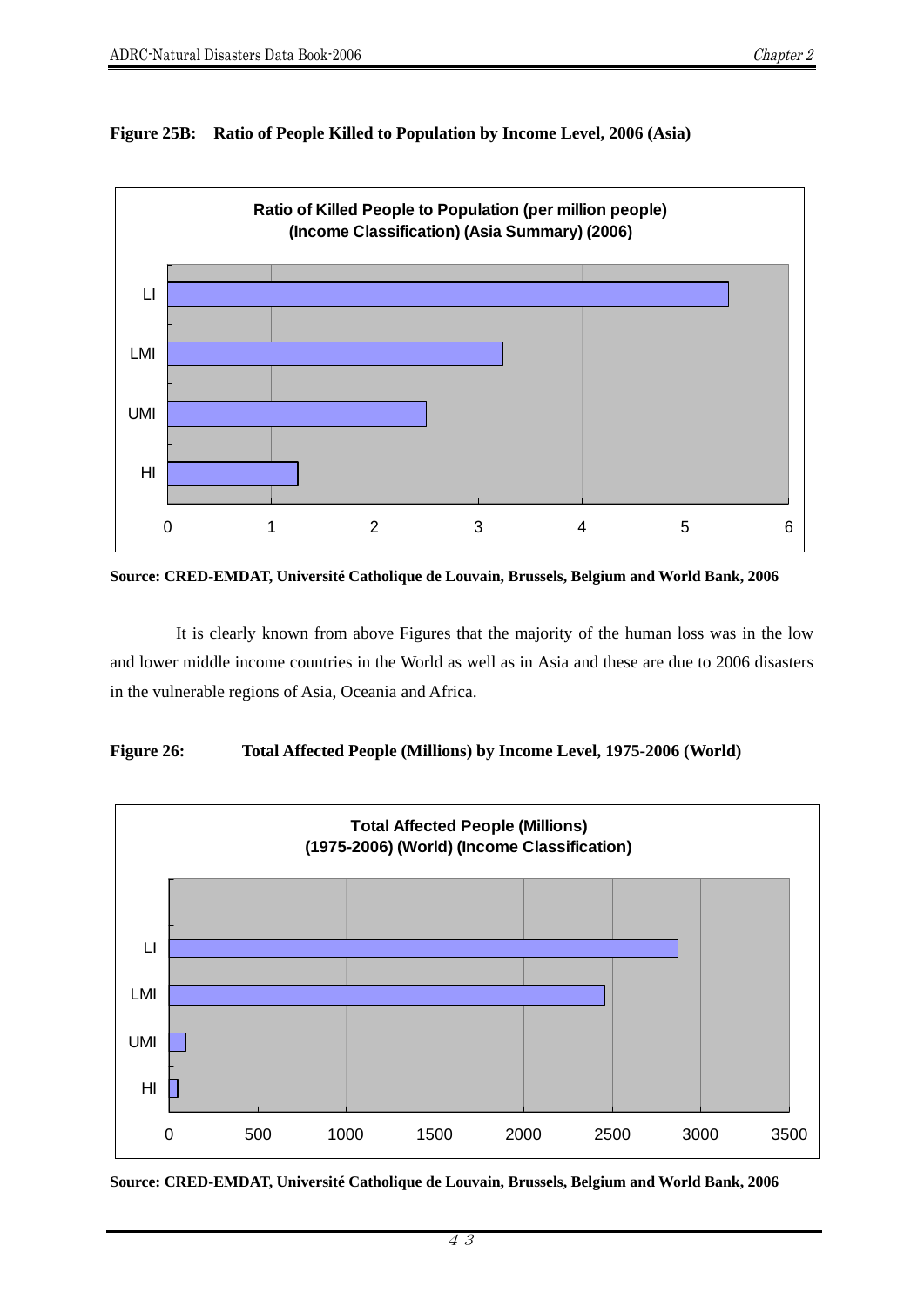



**Source: CRED-EMDAT, Université Catholique de Louvain, Brussels, Belgium and World Bank, 2006** 

**Figure 27B: Total Affected People Per Million Population by Income Level, 2006 (Asia)** 



**Source: CRED-EMDAT, Université Catholique de Louvain, Brussels, Belgium and World Bank, 2006**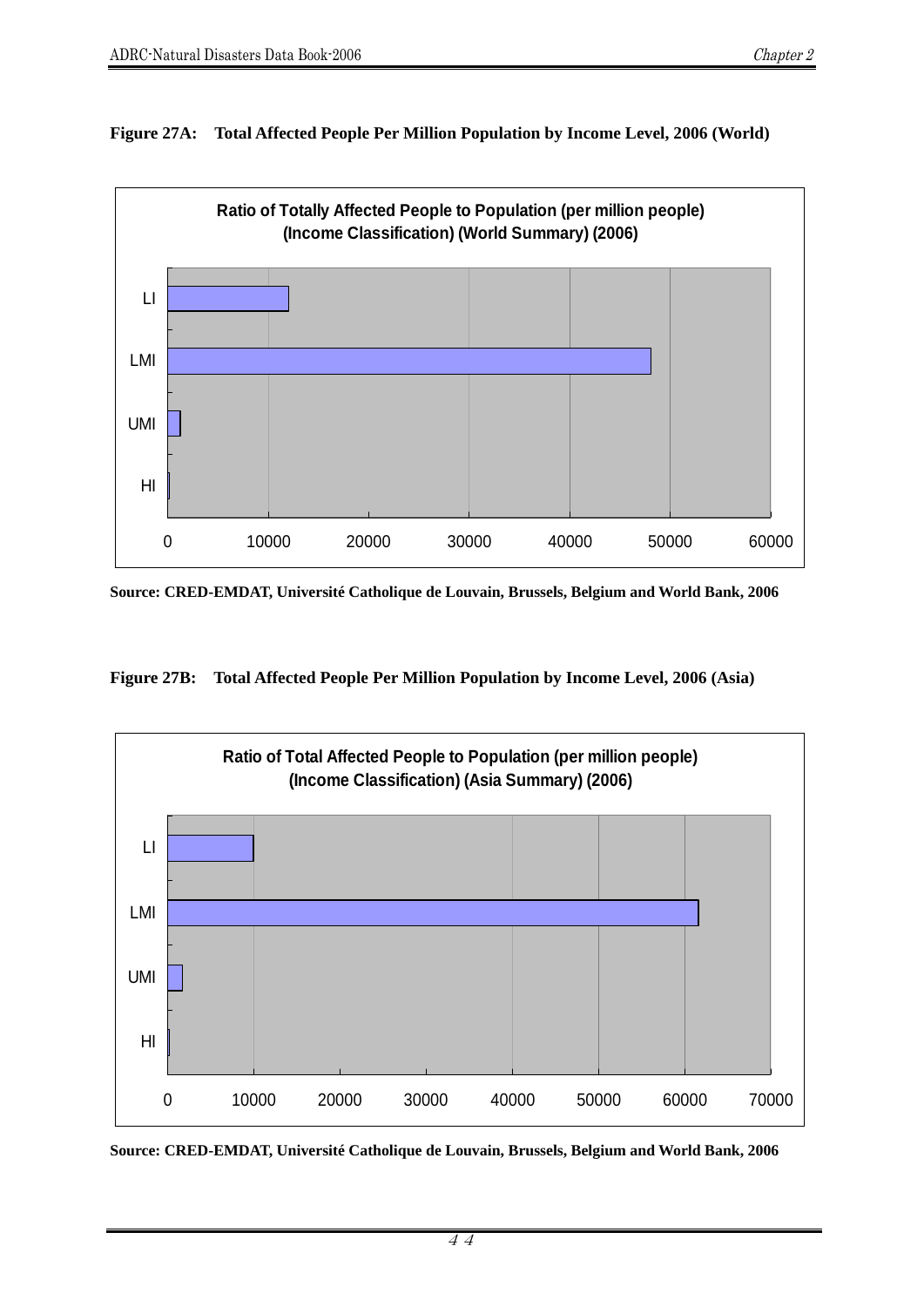## **Figure 28: Amount of Damage (US\$ Billions) by Income Level, 1975-2006 (World)**



**Source: CRED-EMDAT, Université Catholique de Louvain, Brussels, Belgium and World Bank, 2006** 

**Figure 29A: Ratio of Damage to GNI (%) by Income Level, 2006 (World)**

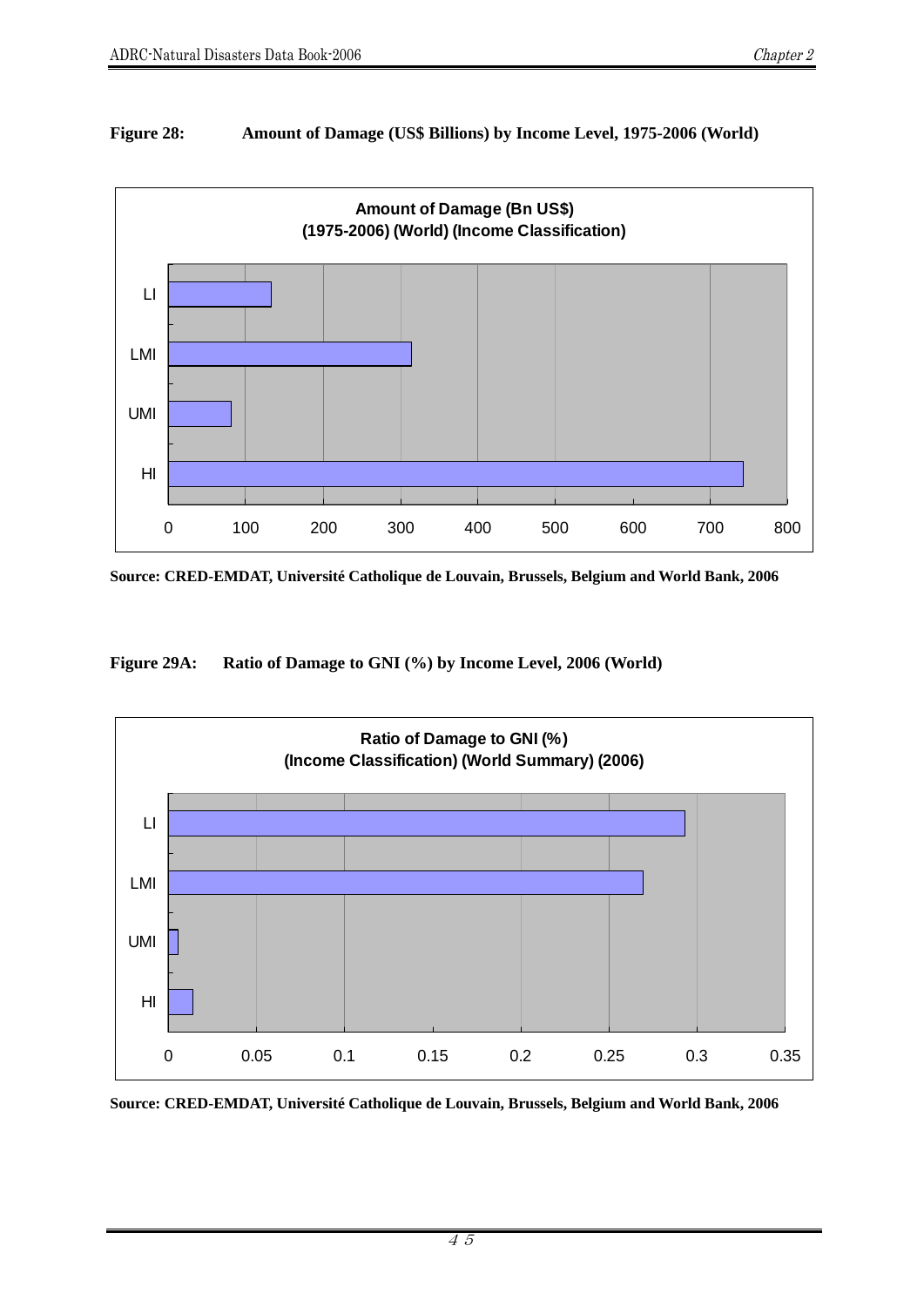

#### **Figure 29B: Ratio of Amount of Damage to GNI (%) by Income Level, 2006 (Asia)**

**Source: CRED-EMDAT, Université Catholique de Louvain, Brussels, Belgium and World Bank, 2006** 

Figure 28 shows the actual amount of damage sustained by countries with different income levels. Figures 29A and 29B depict the ratio of damage to GNI by income level. Clearly, the ratio of damage to GNI is high in the low income countries, mainly due to the various disasters that have occurred in the most vulnerable countries. In Asia, this ratio is high in the low and lower middle income countries, primarily due to the earthquakes, typhoons, and floods experienced by Indonesia, Philippines, China and India. These trends are in consistent with long-term trends and those in previous years.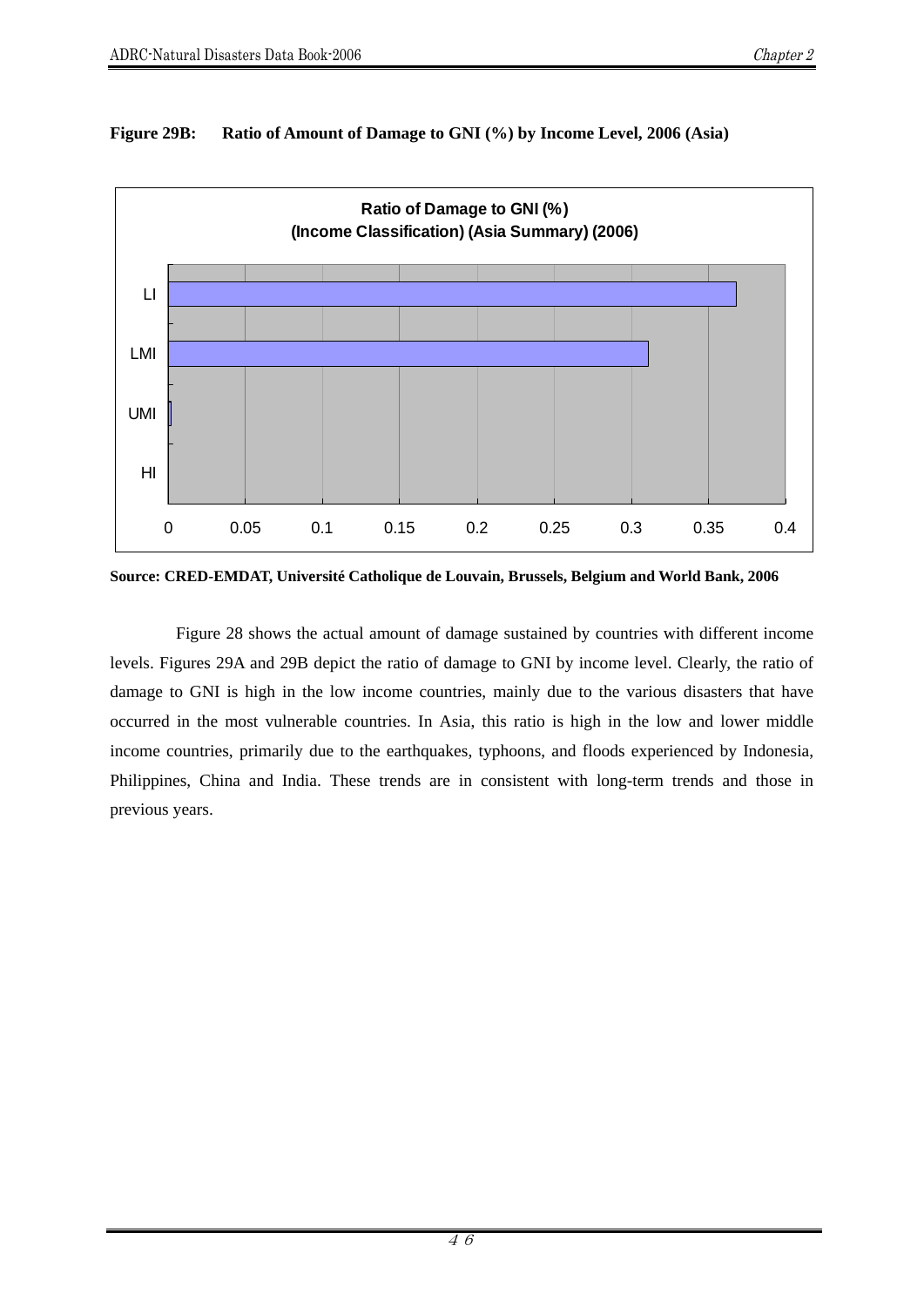## **2.4 Disaster Classifications and the Impact of Development Characteristics**

We have classified disasters into geo-physical, hydro-meteorological, and other disasters. Earthquakes, volcanic eruptions, earthquake-induced tsunamis, and landslides are categorized as geo-physical disasters, while wind storms, floods, extreme temperatures, droughts, and heavy rain-induced landslides are categorized as hydro-meteorological disasters. All other disasters, including famines and epidemics, are included in the "other" category. The tables below show the disaster classifications and their impact on development for the period 1975-2006. Tables 10A, 10B, 11A, and 11B show the disaster classifications by region and vice versa. Similarly, Tables 12A, 12B, 13A, and 13B show the disaster classification by income classification and vice versa. Finally, Tables 14A, 14B, 15A, and 15B show the disaster patterns by human development level.

These tables make it clear that hydro-meteorological disasters produce the largest numbers of total affected people in Asia, while geo-physical disasters produce the largest numbers of people killed. The region is vulnerable to both types of disasters due to its geographical position and socio-economic characteristics. Africa is more vulnerable to hydro-meteorological disasters, as it is prone to prolonged droughts. The Americas, Asia, Oceania and Europe sustain most of their economic damage from hydro-meteorological disasters, with high-income countries like the US, Japan, and the EU countries and Australia in Oceania facing heavy losses caused by wind storms, floods, and extreme temperatures. So far the heaviest damage in Asia was caused by Japan's 1995 Great Hanshin-Awaji Earthquake and the 2004 Indian Ocean Tsunami. This year (2006), the economic damages and human sufferings were also from floods in China and earthquake in Indonesia.

Similarly, low income and lower middle income countries tend to be most vulnerable to hydro-meteorological disasters, but also moderately vulnerable to geo-physical disasters. Low and medium human development countries follow the same trend. Since hydro-meteorological disasters tend to be annual events, they cause much more damage to the low and medium human development countries than geo-physical disasters. The following tables clearly show these trends by region, human development level, and income level. Once again, the facts underscore the need to integrate disaster reduction strategies and human development efforts, and the need for governments to take note of this important concept and ensure its inclusion in their policy frameworks.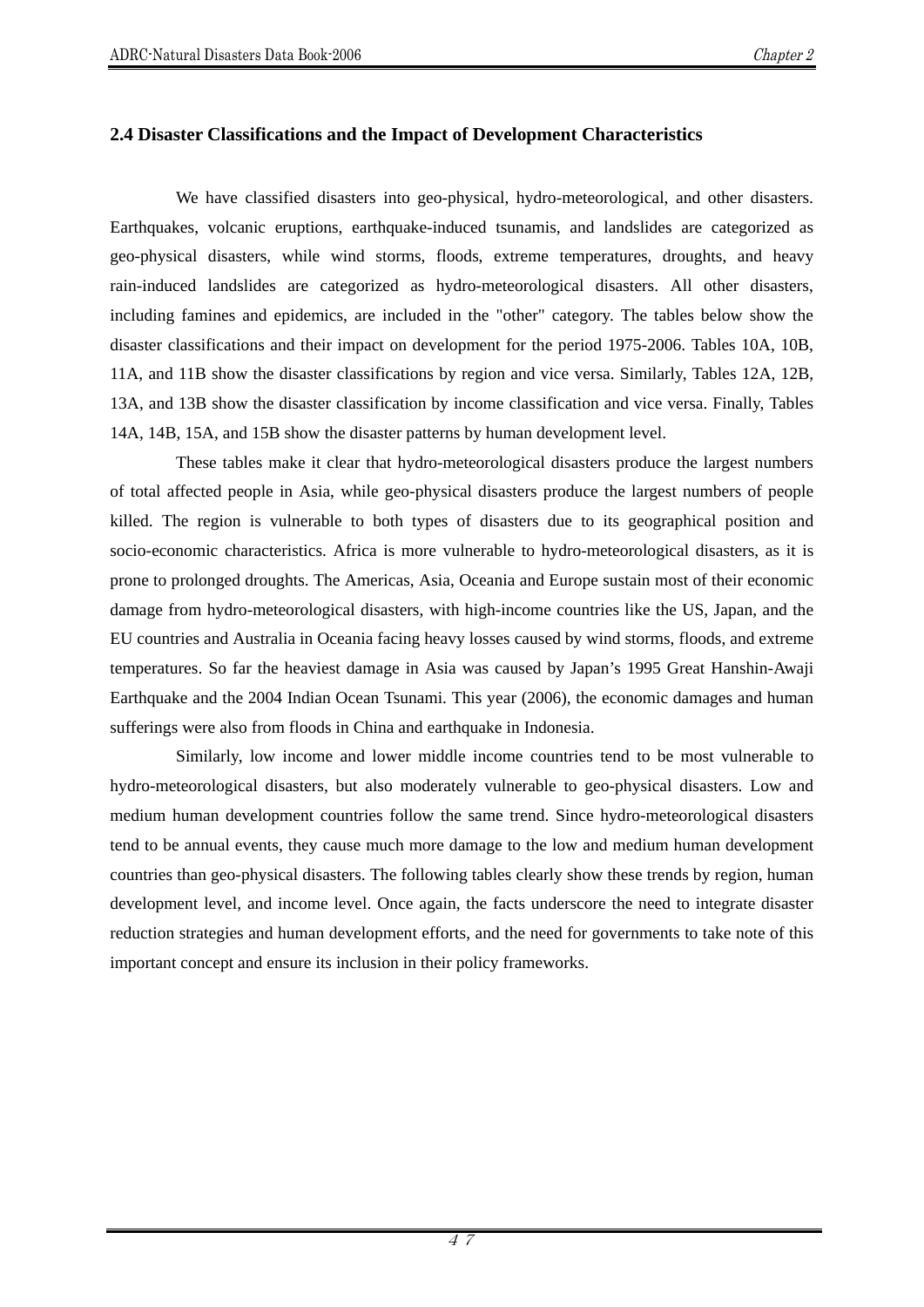| <b>Continent</b><br><b>Dis Classification</b> |          | <b>Count of</b><br><b>DisNo</b> | Sum of Killed | <b>Sum of TotAff</b> | <b>Sum of Damage</b><br>US\$ ('000s) |
|-----------------------------------------------|----------|---------------------------------|---------------|----------------------|--------------------------------------|
| Geo Phy Dis                                   | Africa   | 72                              | 9,183         | 2,087,689            | 8,755,608                            |
|                                               | Americas | 211                             | 66,595        | 13,273,112           | 58,749,032                           |
|                                               | Asia     | 484                             | 791,205       | 79,037,713           | 259,632,686                          |
|                                               | Europe   | 175                             | 8,724         | 2,849,335            | 34,424,376                           |
|                                               | Oceania  | 102                             | 2,976         | 318,876              | 2,907,400                            |
| Geo Phy Dis Total                             |          |                                 | 878,683       | 97,566,725           | 364,469,102                          |
| Hyd Met Dis                                   | Africa   | 1,014                           | 580,418       | 355,573,021          | 10,088,950                           |
|                                               | Americas | 1,612                           | 100,136       | 142,509,978          | 387,878,247                          |
|                                               | Asia     | 2,492                           | 430,718       | 4,770,017,633        | 285,826,431                          |
|                                               | Europe   | 892                             | 44,849        | 24,127,118           | 171,433,824                          |
|                                               | Oceania  | 419                             | 1,547         | 19,505,345           | 21,640,121                           |
| <b>Hyd Met Dis Total</b>                      |          | 6,429                           | 1,157,668     | 5,311,733,095        | 876,867,573                          |
| <b>Others</b>                                 | Africa   | 672                             | 118,252       | 42,702,726           | 102,430                              |
|                                               | Americas | 170                             | 14,496        | 2,998,617            | 5,670,700                            |
|                                               | Asia     | 314                             | 46,139        | 18,781,508           | 19,240,824                           |
|                                               | Europe   | 109                             | 768           | 3,528,539            | 3,118,249                            |
|                                               | Oceania  | 38                              | 402           | 80,799               | 1,162,006                            |
| <b>Others Total</b>                           |          | 1,303                           | 180,057       | 68,092,189           | 29,294,209                           |
| <b>Grand Total</b>                            |          | 8,776                           | 2,216,408     | 5,477,392,009        | 1,270,630,884                        |

## **Table 10A: 1975-2006 Disasters and Impacts by Disaster Classification and Region**

**Source: CRED-EMDAT, Université Catholique de Louvain, Brussels, Belgium, 2006**

| <b>Dis Classification</b><br><b>Continent</b> |          | <b>Count of</b><br><b>DisNo</b> | Sum of Killed | <b>Sum of TotAff</b> | <b>Sum of Damage</b><br>US\$ ('000s) |
|-----------------------------------------------|----------|---------------------------------|---------------|----------------------|--------------------------------------|
| Geo Phy Dis                                   | Africa   | 0.82%                           | 0.41%         | 0.04%                | 0.69%                                |
|                                               | Americas | 2.40%                           | 3.00%         | 0.24%                | 4.62%                                |
|                                               | Asia     | 5.52%                           | 35.70%        | 1.44%                | 20.43%                               |
|                                               | Europe   | 1.99%                           | 0.39%         | 0.05%                | 2.71%                                |
|                                               | Oceania  | 1.16%                           | 0.13%         | 0.01%                | 0.23%                                |
| <b>Geo Phy Dis Total</b>                      |          |                                 |               | 1.78%                | 28.68%                               |
| <b>Hyd Met Dis</b>                            | Africa   | 11.55%                          | 26.19%        | 6.49%                | 0.79%                                |
|                                               | Americas | 18.37%                          | 4.52%         | 2.60%                | 30.53%                               |
|                                               | Asia     | 28.40%                          | 19.43%        | 87.09%               | 22.49%                               |
|                                               | Europe   | 10.16%                          | 2.02%         | 0.44%                | 13.49%                               |
|                                               | Oceania  | 4.77%                           | 0.07%         | 0.36%                | 1.70%                                |
| <b>Hyd Met Dis Total</b>                      |          | 73.26%                          | 52.23%        | 96.98%               | 69.01%                               |
| <b>Others</b>                                 | Africa   | 7.66%                           | 5.34%         | 0.78%                | 0.01%                                |
|                                               | Americas | 1.94%                           | 0.65%         | 0.05%                | 0.45%                                |
|                                               | Asia     | 3.58%                           | 2.08%         | 0.34%                | 1.51%                                |
|                                               | Europe   | 1.24%                           | 0.03%         | 0.06%                | 0.25%                                |
|                                               | Oceania  | 0.43%                           | 0.02%         | $0.00\%$             | 0.09%                                |
| <b>Others Total</b>                           |          | 14.85%                          | 8.12%         | 1.24%                | 2.31%                                |
| <b>Grand Total</b>                            |          | 100.00%                         | 100.00%       | 100.00%              | 100.00%                              |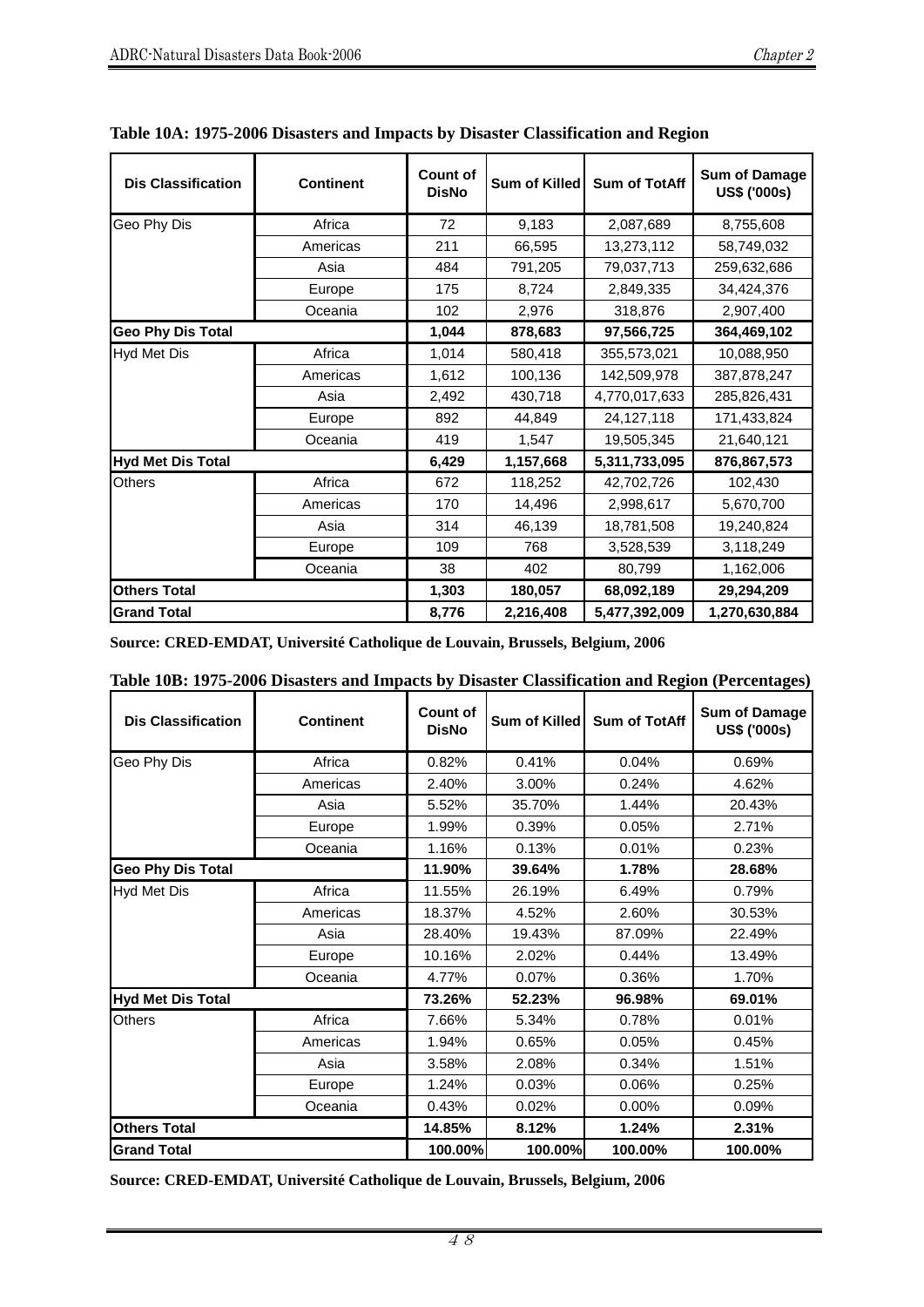| <b>Continent</b><br><b>Dis Classification</b> |                    | <b>Count of</b><br><b>DisNo</b> | <b>Sum of Killed</b> | <b>Sum of TotAff</b> | <b>Sum of Damage</b><br>US\$ ('000s) |
|-----------------------------------------------|--------------------|---------------------------------|----------------------|----------------------|--------------------------------------|
| Africa                                        | Geo Phy Dis        | 72                              | 9,183                | 2,087,689            | 8,755,608                            |
|                                               | <b>Hyd Met Dis</b> | 1,014                           | 580,418              | 355,573,021          | 10,088,950                           |
|                                               | <b>Others</b>      | 672                             | 118,252              | 42,702,726           | 102,430                              |
| <b>Africa Total</b>                           |                    | 1,758                           | 707,853              | 400,363,436          | 18,946,988                           |
| Americas                                      | Geo Phy Dis        | 211                             | 66,595               | 13,273,112           | 58,749,032                           |
|                                               | Hyd Met Dis        | 1,612                           | 100,136              | 142,509,978          | 387,878,247                          |
|                                               | <b>Others</b>      | 170                             | 14,496               | 2,998,617            | 5,670,700                            |
| <b>Americas Total</b>                         |                    | 1,993                           | 181,227              | 158,781,707          | 452,297,979                          |
| Asia                                          | Geo Phy Dis        | 484                             | 791,205              | 79,037,713           | 259,632,686                          |
|                                               | <b>Hyd Met Dis</b> | 2,492                           | 430,718              | 4,770,017,633        | 285,826,431                          |
|                                               | <b>Others</b>      | 314                             | 46,139               | 18,781,508           | 19,240,824                           |
| <b>Asia Total</b>                             |                    | 3,290                           | 1,268,062            | 4,867,836,854        | 564,699,941                          |
| Europe                                        | Geo Phy Dis        | 175                             | 8,724                | 2.849.335            | 34.424.376                           |
|                                               | Hyd Met Dis        | 892                             | 44,849               | 24,127,118           | 171,433,824                          |
|                                               | <b>Others</b>      | 109                             | 768                  | 3,528,539            | 3,118,249                            |
| <b>Europe Total</b>                           |                    | 1,176                           | 54,341               | 30,504,992           | 208,976,449                          |
| Oceania                                       | Geo Phy Dis        | 102                             | 2,976                | 318,876              | 2,907,400                            |
|                                               | Hyd Met Dis        | 419                             | 1,547                | 19,505,345           | 21,640,121                           |
|                                               | <b>Others</b>      | 38                              | 402                  | 80,799               | 1,162,006                            |
| Oceania Total                                 |                    | 559                             | 4,925                | 19,905,020           | 25,709,527                           |
| <b>Grand Total</b>                            |                    | 8,776                           | 2,216,408            | 5,477,392,009        | 1,270,630,884                        |

**Table 11A: 1975-2006 Disasters and Impacts by Region and Disaster Classification** 

**Source: CRED-EMDAT, Université Catholique de Louvain, Brussels, Belgium, 2006**

| Table 11B: 1975-2006 Disasters and Impacts by Region and Disaster Classification (Percentages) |  |  |  |  |
|------------------------------------------------------------------------------------------------|--|--|--|--|
|------------------------------------------------------------------------------------------------|--|--|--|--|

| <b>Continent</b>      | <b>Count of</b><br><b>DisNo</b> | Sum of Killed | <b>Sum of TotAff</b> | <b>Sum of Damage</b><br><b>US\$ ('000s)</b> |         |
|-----------------------|---------------------------------|---------------|----------------------|---------------------------------------------|---------|
| Africa                | Geo Phy Dis                     | 0.82%         | 0.41%                | 0.04%                                       | 0.69%   |
|                       | Hyd Met Dis                     | 11.55%        | 26.19%               | 6.49%                                       | 0.79%   |
|                       | Others                          | 7.66%         | 5.34%                | 0.78%                                       | 0.01%   |
| <b>Africa Total</b>   |                                 | 20.03%        | 31.94%               | 7.31%                                       | 1.49%   |
| Americas              | Geo Phy Dis                     | 2.40%         | 3.00%                | 0.24%                                       | 4.62%   |
|                       | Hyd Met Dis                     | 18.37%        | 4.52%                | 2.60%                                       | 30.53%  |
|                       | <b>Others</b>                   | 1.94%         | 0.65%                | 0.05%                                       | 0.45%   |
| <b>Americas Total</b> |                                 |               |                      | 2.90%                                       | 35.60%  |
| Asia                  | Geo Phy Dis                     | 5.52%         | 35.70%               | 1.44%                                       | 20.43%  |
|                       | Hyd Met Dis                     | 28.40%        | 19.43%               | 87.09%                                      | 22.49%  |
|                       | Others                          | 3.58%         | 2.08%                | 0.34%                                       | 1.51%   |
| <b>Asia Total</b>     |                                 | 37.49%        | 57.21%               | 88.87%                                      | 44.44%  |
| Europe                | Geo Phy Dis                     | 1.99%         | 0.39%                | 0.05%                                       | 2.71%   |
|                       | Hyd Met Dis                     | 10.16%        | 2.02%                | 0.44%                                       | 13.49%  |
|                       | <b>Others</b>                   | 1.24%         | 0.03%                | 0.06%                                       | 0.25%   |
| <b>Europe Total</b>   |                                 | 13.40%        | 2.45%                | 0.56%                                       | 16.45%  |
| Oceania               | Geo Phy Dis                     | 1.16%         | 0.13%                | 0.01%                                       | 0.23%   |
|                       | Hyd Met Dis                     | 4.77%         | 0.07%                | 0.36%                                       | 1.70%   |
|                       | <b>Others</b>                   | 0.43%         | 0.02%                | 0.00%                                       | 0.09%   |
| <b>Oceania Total</b>  |                                 | 6.37%         | 0.22%                | 0.36%                                       | 2.02%   |
| <b>Grand Total</b>    |                                 | 100.00%       | 100.00%              | 100.00%                                     | 100.00% |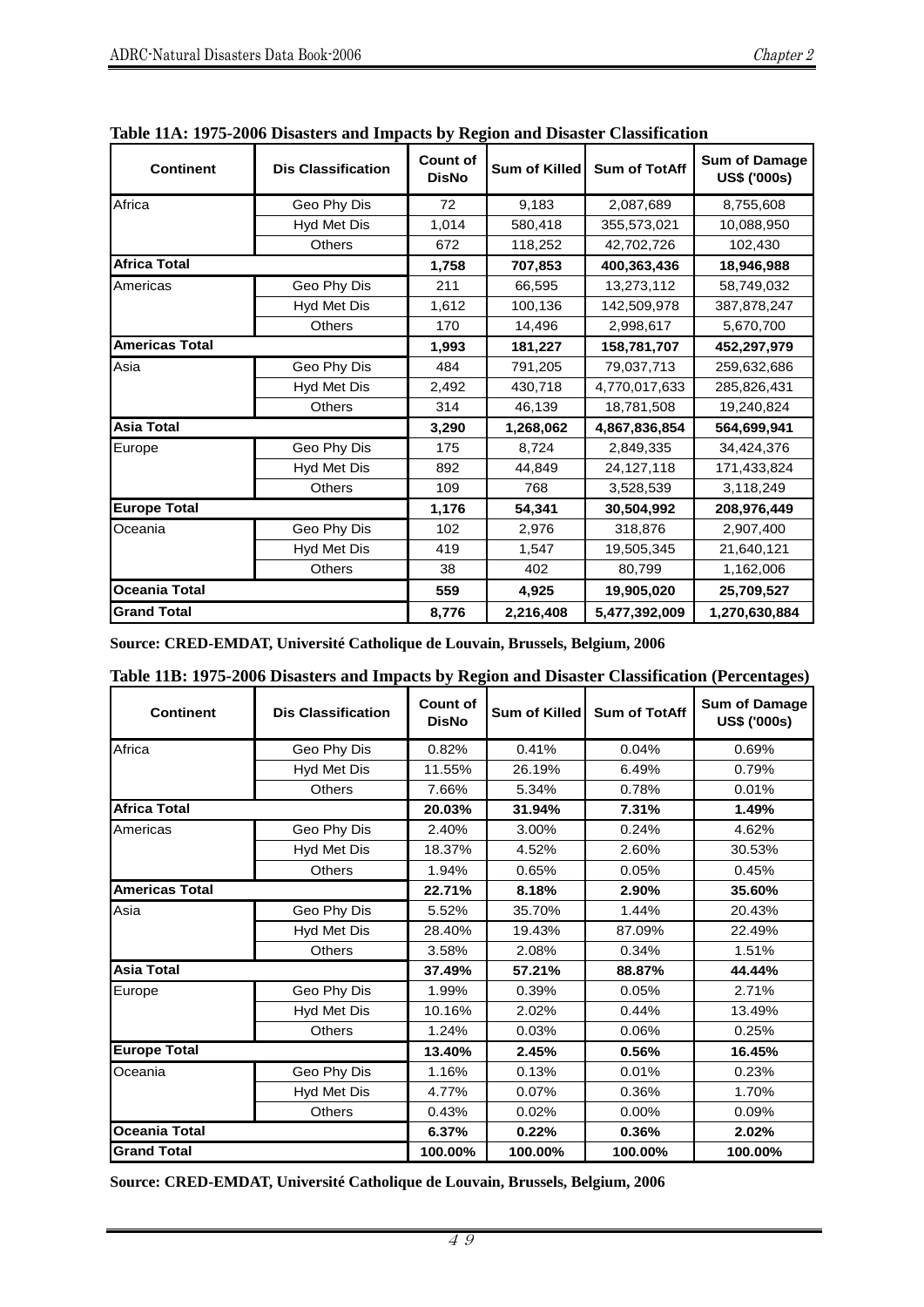| Income class<br><b>Dis Classification</b> |                         | Count of<br><b>DisNo</b> | Sum of Killed | <b>Sum of TotAff</b> | <b>Sum of Damage</b><br><b>US\$ ('000s)</b> |
|-------------------------------------------|-------------------------|--------------------------|---------------|----------------------|---------------------------------------------|
| Geo Phy Dis                               | HI                      | 174                      | 10,604        | 6,056,120            | 247,869,421                                 |
|                                           | LI                      | 279                      | 347,391       | 54,437,043           | 44,484,509                                  |
|                                           | LMI                     | 461                      | 484,583       | 32,221,581           | 46,895,612                                  |
|                                           | UMI                     | 130                      | 36,105        | 4,851,981            | 25,219,560                                  |
| <b>Geo Phy Dis Total</b>                  |                         | 1,044                    | 878,683       | 97,566,725           | 364,469,102                                 |
| Hyd Met Dis                               | ΗI                      | 1,534                    | 51,319        | 44,889,650           | 485,809,881                                 |
|                                           | $\lfloor \cdot \rfloor$ | 2,091                    | 916,602       | 2,759,907,673        | 68,968,565                                  |
|                                           | LMI                     | 1,987                    | 135,924       | 2,418,262,114        | 266,510,366                                 |
|                                           | UMI                     | 817                      | 53,823        | 88,673,658           | 55,578,761                                  |
| <b>Hyd Met Dis Total</b>                  |                         | 6,429                    | 1,157,668     | 5,311,733,095        | 876,867,573                                 |
| Others                                    | HI                      | 154                      | 604           | 2,685,217            | 8,795,056                                   |
|                                           | LI                      | 843                      | 160,216       | 58,755,123           | 19,263,829                                  |
|                                           | LMI                     | 217                      | 16,875        | 5,696,852            | 618,074                                     |
|                                           | UMI                     | 89                       | 2,362         | 954,997              | 617,250                                     |
| <b>Others Total</b>                       |                         | 1,303                    | 180,057       | 68,092,189           | 29,294,209                                  |
| <b>Grand Total</b>                        |                         | 8,776                    | 2,216,408     | 5,477,392,009        | 1,270,630,884                               |

**Table 12A: 1975-2006 Disasters and Impacts by Disaster Classification and Income Level** 

**Source: CRED-EMDAT, Université Catholique de Louvain, Brussels, Belgium, 2006**

**Table 12B: 1975-2006 Disasters and Impacts by Disaster Classification and Income Level (Percentages)** 

| <b>Dis Classification</b> | Income class | <b>Count of</b><br><b>DisNo</b> | Sum of Killed | <b>Sum of TotAff</b> | <b>Sum of Damage</b><br>US\$ ('000s) |
|---------------------------|--------------|---------------------------------|---------------|----------------------|--------------------------------------|
| Geo Phy Dis               | HI           | 1.98%                           | 0.48%         | 0.11%                | 19.51%                               |
|                           | $\sqcup$     | 3.18%                           | 15.67%        | 0.99%                | 3.50%                                |
|                           | LMI          | 5.25%                           | 21.86%        | 0.59%                | 3.69%                                |
|                           | <b>UMI</b>   | 1.48%                           | 1.63%         | 0.09%                | 1.98%                                |
| <b>Geo Phy Dis Total</b>  |              | 11.90%                          | 39.64%        | 1.78%                | 28.68%                               |
| Hyd Met Dis               | HI           | 17.48%                          | 2.32%         | 0.82%                | 38.23%                               |
|                           | $\sqcup$     | 23.83%                          | 41.36%        | 50.39%               | 5.43%                                |
|                           | LMI          | 22.64%                          | 6.13%         | 44.15%               | 20.97%                               |
|                           | <b>UMI</b>   | 9.31%                           | 2.43%         | 1.62%                | 4.37%                                |
| <b>Hyd Met Dis Total</b>  |              | 73.26%                          | 52.23%        | 96.98%               | 69.01%                               |
| <b>Others</b>             | HI           | 1.75%                           | 0.03%         | 0.05%                | 0.69%                                |
|                           | $\sqcup$     | 9.61%                           | 7.23%         | 1.07%                | 1.52%                                |
|                           | LMI          | 2.47%                           | 0.76%         | 0.10%                | 0.05%                                |
|                           | UMI          | 1.01%                           | 0.11%         | 0.02%                | 0.05%                                |
| <b>Others Total</b>       |              | 14.85%                          | 8.12%         | 1.24%                | 2.31%                                |
| <b>Grand Total</b>        |              | 100.00%                         | 100.00%       | 100.00%              | 100.00%                              |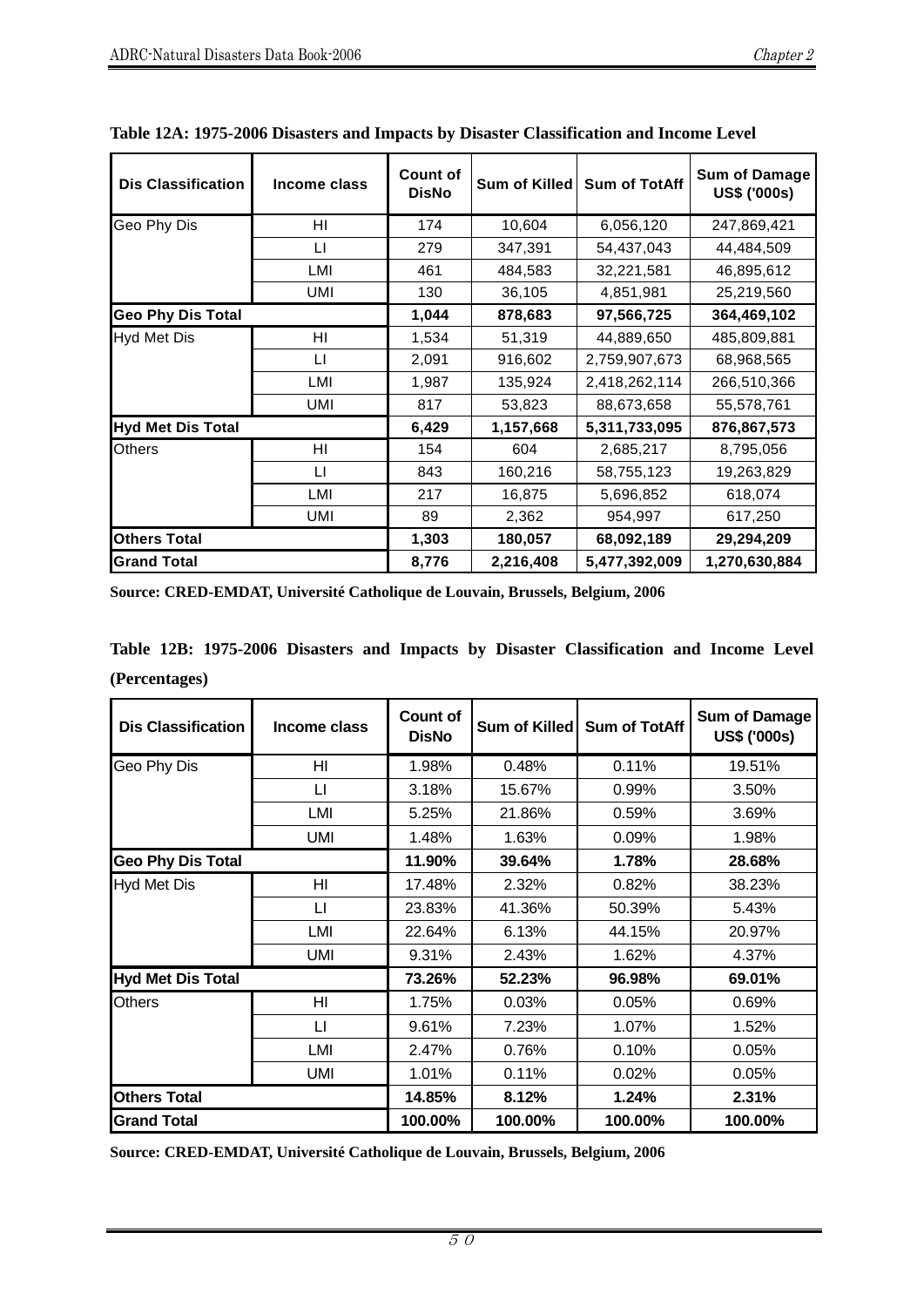| <b>Dis Classification</b><br>Income class |                    | Count of<br><b>DisNo</b> | Sum of Killed | <b>Sum of TotAff</b> | <b>Sum of Damage</b><br><b>US\$ ('000s)</b> |
|-------------------------------------------|--------------------|--------------------------|---------------|----------------------|---------------------------------------------|
| HI                                        | Geo Phy Dis        | 174                      | 10,604        | 6,056,120            | 247,869,421                                 |
|                                           | Hyd Met Dis        | 1,534                    | 51,319        | 44,889,650           | 485,809,881                                 |
|                                           | <b>Others</b>      | 154                      | 604           | 2,685,217            | 8,795,056                                   |
| <b>HI Total</b>                           |                    | 1,862                    | 62,527        | 53,630,987           | 742,474,358                                 |
| $\lfloor \cdot \rfloor$                   | Geo Phy Dis        | 279                      | 347,391       | 54,437,043           | 44,484,509                                  |
|                                           | <b>Hyd Met Dis</b> | 2,091                    | 916,602       | 2,759,907,673        | 68,968,565                                  |
|                                           | <b>Others</b>      | 843                      | 160,216       | 58,755,123           | 19,263,829                                  |
| <b>LI Total</b>                           |                    |                          | 1,424,209     | 2,873,099,839        | 132,716,903                                 |
| LMI                                       | Geo Phy Dis        | 461                      | 484,583       | 32,221,581           | 46,895,612                                  |
|                                           | Hyd Met Dis        | 1,987                    | 135,924       | 2,418,262,114        | 266,510,366                                 |
|                                           | Others             | 217                      | 16,875        | 5,696,852            | 618,074                                     |
| <b>LMI Total</b>                          |                    | 2,665                    | 637,382       | 2,456,180,547        | 314,024,052                                 |
| <b>UMI</b>                                | Geo Phy Dis        | 130                      | 36,105        | 4,851,981            | 25,219,560                                  |
|                                           | Hyd Met Dis        | 817                      | 53,823        | 88,673,658           | 55,578,761                                  |
|                                           | <b>Others</b>      | 89                       | 2,362         | 954,997              | 617,250                                     |
| <b>UMI Total</b>                          |                    | 1,036                    | 92,290        | 94,480,636           | 81,415,571                                  |
| <b>Grand Total</b>                        |                    | 8,776                    | 2,216,408     | 5,477,392,009        | 1,270,630,884                               |

|  |  | Table 13A: 1975-2006 Disasters and Impacts by Income Level and Disaster Classification |  |  |  |  |  |
|--|--|----------------------------------------------------------------------------------------|--|--|--|--|--|
|  |  |                                                                                        |  |  |  |  |  |

**Source: CRED-EMDAT, Université Catholique de Louvain, Brussels, Belgium, 2006**

**Table 13B: 1975-2006 Disasters and Impacts by Income Level and Disaster Classification (Percentages)** 

| Income class       | <b>Dis Classification</b> |         | Sum of Killed | <b>Sum of TotAff</b> | <b>Sum of Damage</b><br>US\$ ('000s) |
|--------------------|---------------------------|---------|---------------|----------------------|--------------------------------------|
| HI                 | Geo Phy Dis               | 1.98%   | 0.48%         | 0.11%                | 19.51%                               |
|                    | <b>Hyd Met Dis</b>        | 17.48%  | 2.32%         | 0.82%                | 38.23%                               |
|                    | <b>Others</b>             | 1.75%   | 0.03%         | 0.05%                | 0.69%                                |
| <b>HI Total</b>    |                           | 21.22%  | 2.82%         | 0.98%                | 58.43%                               |
| $\mathsf{L}$       | Geo Phy Dis               | 3.18%   | 15.67%        | 0.99%                | 3.50%                                |
|                    | <b>Hyd Met Dis</b>        | 23.83%  | 41.36%        | 50.39%               | 5.43%                                |
|                    | <b>Others</b>             | 9.61%   | 7.23%         | 1.07%                | 1.52%                                |
| LI Total           |                           |         | 64.26%        | 52.45%               | 10.44%                               |
| LMI                | Geo Phy Dis               | 5.25%   | 21.86%        | 0.59%                | 3.69%                                |
|                    | <b>Hyd Met Dis</b>        | 22.64%  | 6.13%         | 44.15%               | 20.97%                               |
|                    | <b>Others</b>             | 2.47%   | 0.76%         | 0.10%                | 0.05%                                |
| <b>LMI Total</b>   |                           | 30.37%  | 28.76%        | 44.84%               | 24.71%                               |
| UMI                | Geo Phy Dis               | 1.48%   | 1.63%         | 0.09%                | 1.98%                                |
|                    | <b>Hyd Met Dis</b>        | 9.31%   | 2.43%         | 1.62%                | 4.37%                                |
|                    | <b>Others</b>             | 1.01%   | 0.11%         | 0.02%                | 0.05%                                |
| <b>UMI Total</b>   |                           | 11.80%  | 4.16%         | 1.72%                | 6.41%                                |
| <b>Grand Total</b> |                           | 100.00% | 100.00%       | 100.00%              | 100.00%                              |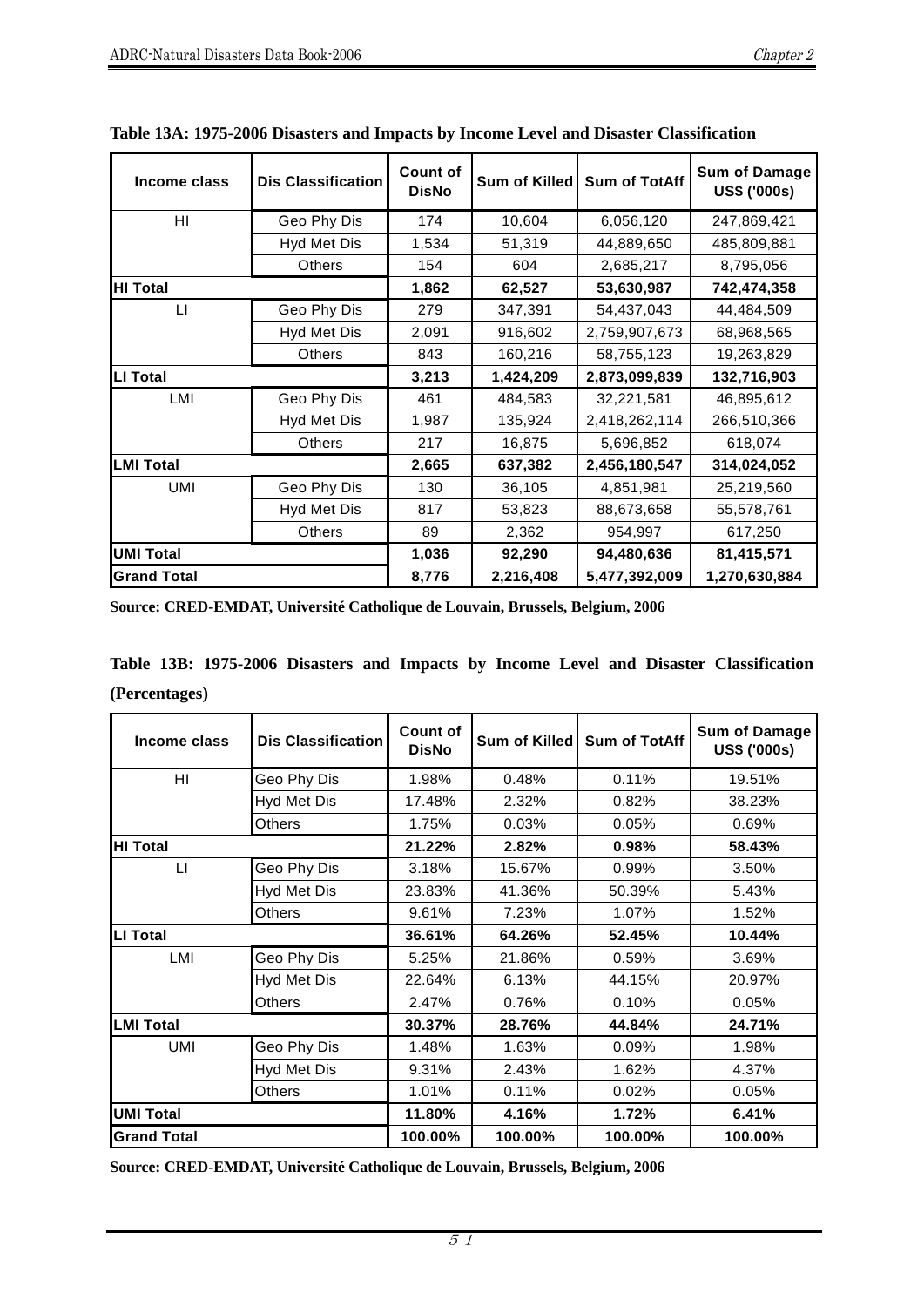| <b>Dis Classification</b><br>Human development |            | Count of<br><b>DisNo</b> |           | Sum of Killed Sum of TotAff | <b>Sum of Damage</b><br>US\$ ('000s) |
|------------------------------------------------|------------|--------------------------|-----------|-----------------------------|--------------------------------------|
| Geo Phy Dis                                    | <b>HHD</b> | 214                      | 10,962    | 7,948,040                   | 250,056,581                          |
|                                                | <b>LHD</b> | 81                       | 88,438    | 6,739,910                   | 5,564,000                            |
|                                                | <b>MHD</b> | 749                      | 779,283   | 82,878,775                  | 108,848,521                          |
| <b>Geo Phy Dis Total</b>                       |            | 1,044                    | 878,683   | 97,566,725                  | 364,469,102                          |
| <b>Hyd Met Dis</b>                             | <b>HHD</b> | 1,832                    | 58,661    | 64,381,795                  | 517,392,129                          |
|                                                | <b>LHD</b> | 1,197                    | 784,254   | 720,442,553                 | 24,386,518                           |
|                                                | <b>MHD</b> | 3,400                    | 314,753   | 4,526,908,747               | 335,088,926                          |
| <b>Hyd Met Dis Total</b>                       |            | 6,429                    | 1,157,668 | 5,311,733,095               | 876,867,573                          |
| <b>Others</b>                                  | <b>HHD</b> | 181                      | 875       | 2,892,354                   | 9,372,806                            |
|                                                | <b>LHD</b> | 604                      | 122,144   | 38,177,919                  | 106,930                              |
|                                                | <b>MHD</b> | 518                      | 57,038    | 27,021,916                  | 19,814,473                           |
| <b>Others Total</b>                            |            | 1,303                    | 180,057   | 68,092,189                  | 29,294,209                           |
| <b>Grand Total</b>                             |            | 8,776                    | 2,216,408 | 5,477,392,009               | 1,270,630,884                        |

**Table 14A: 1975-2006 World Disaster Classification and Impact Characteristics by Disaster Classification and Human Development Level** 

**Source: CRED-EMDAT, Université Catholique de Louvain, Brussels, Belgium, 2006**

**Table 14B: 1975-2006 Disasters and Impacts by Disaster Classification and Human Development Level (Percentages)** 

| <b>Dis Classification</b> | Human development | Count of<br><b>DisNo</b> |         | Sum of Killed Sum of TotAff | <b>Sum of Damage</b><br>US\$ ('000s) |
|---------------------------|-------------------|--------------------------|---------|-----------------------------|--------------------------------------|
| Geo Phy Dis               | <b>HHD</b>        | 2.44%                    | 0.49%   | 0.15%                       | 19.68%                               |
|                           | <b>LHD</b>        | 0.92%                    | 3.99%   | 0.12%                       | 0.44%                                |
|                           | <b>MHD</b>        | 8.53%                    | 35.16%  | 1.51%                       | 8.57%                                |
| <b>Geo Phy Dis Total</b>  |                   | 11.90%                   | 39.64%  | 1.78%                       | 28.68%                               |
| <b>Hyd Met Dis</b>        | <b>HHD</b>        | 20.88%                   | 2.65%   | 1.18%                       | 40.72%                               |
|                           | <b>LHD</b>        | 13.64%                   | 35.38%  | 13.15%                      | 1.92%                                |
|                           | <b>MHD</b>        | 38.74%                   | 14.20%  | 82.65%                      | 26.37%                               |
| Hyd Met Dis Total         |                   | 73.26%                   | 52.23%  | 96.98%                      | 69.01%                               |
| <b>Others</b>             | <b>HHD</b>        | 2.06%                    | 0.04%   | 0.05%                       | 0.74%                                |
|                           | <b>LHD</b>        | 6.88%                    | 5.51%   | 0.70%                       | 0.01%                                |
|                           | <b>MHD</b>        | 5.90%                    | 2.57%   | 0.49%                       | 1.56%                                |
| <b>Others Total</b>       |                   | 14.85%                   | 8.12%   | 1.24%                       | 2.31%                                |
| <b>Grand Total</b>        |                   | 100.00%                  | 100.00% | 100.00%                     | 100.00%                              |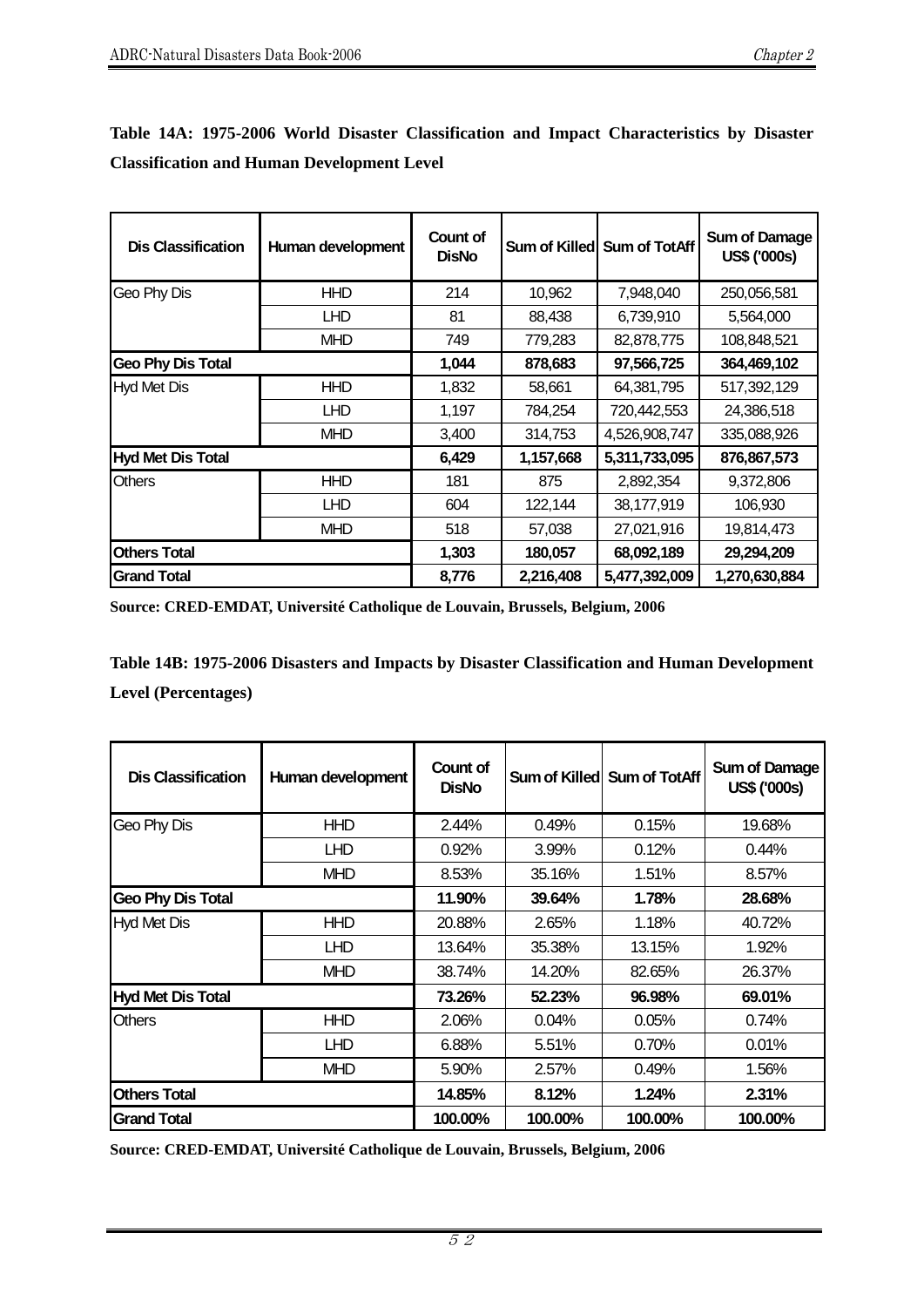| Human development  | <b>Dis Classification</b> | Count of<br><b>DisNo</b> |           | Sum of Killed Sum of TotAff | <b>Sum of Damage</b><br>US\$ ('000s) |
|--------------------|---------------------------|--------------------------|-----------|-----------------------------|--------------------------------------|
| <b>HHD</b>         | Geo Phy Dis               | 214                      | 10,962    | 7,948,040                   | 250,056,581                          |
|                    | Hyd Met Dis               | 1,832                    | 58,661    | 64,381,795                  | 517,392,129                          |
|                    | <b>Others</b>             | 181                      | 875       | 2,892,354                   | 9,372,806                            |
| <b>HHD Total</b>   |                           | 2,227                    | 70,498    | 75,222,189                  | 776,821,516                          |
| <b>LHD</b>         | Geo Phy Dis               | 81                       | 88,438    | 6,739,910                   | 5,564,000                            |
|                    | Hyd Met Dis               | 1,197                    | 784,254   | 720,442,553                 | 24,386,518                           |
|                    | <b>Others</b>             | 604                      | 122,144   | 38,177,919                  | 106,930                              |
| <b>LHD Total</b>   |                           | 1,882                    | 994,836   | 765,360,382                 | 30,057,448                           |
| <b>MHD</b>         | Geo Phy Dis               | 749                      | 779,283   | 82,878,775                  | 108,848,521                          |
|                    | Hyd Met Dis               | 3,400                    | 314,753   | 4,526,908,747               | 335,088,926                          |
|                    | <b>Others</b>             | 518                      | 57,038    | 27,021,916                  | 19,814,473                           |
| <b>MHD Total</b>   |                           | 4,667                    | 1,151,074 | 4,636,809,438               | 463,751,920                          |
| <b>Grand Total</b> |                           | 8,776                    | 2,216,408 | 5,477,392,009               | 1,270,630,884                        |

**Table 15A: 1975-2006 Disasters and Impacts by Human Development Level and Disaster Classification** 

**Source: CRED-EMDAT, Université Catholique de Louvain, Brussels, Belgium, 2006**

**Table 15B: 1975-2006 Disasters and Impacts by Human Development Level and Disaster Classification (Percentages)** 

| Human development  | <b>Dis Classification</b> | Count of<br><b>DisNo</b> |         | Sum of Killed Sum of TotAff | <b>Sum of Damage</b><br>US\$ ('000s) |
|--------------------|---------------------------|--------------------------|---------|-----------------------------|--------------------------------------|
| <b>HHD</b>         | Geo Phy Dis               | 2.44%                    | 0.49%   | 0.15%                       | 19.68%                               |
|                    | Hyd Met Dis               | 20.88%                   | 2.65%   | 1.18%                       | 40.72%                               |
|                    | <b>Others</b>             | 2.06%                    | 0.04%   | 0.05%                       | 0.74%                                |
| <b>IHHD Total</b>  |                           | 25.38%                   | 3.18%   | 1.37%                       | 61.14%                               |
| <b>LHD</b>         | Geo Phy Dis               | 0.92%                    | 3.99%   | 0.12%                       | 0.44%                                |
|                    | Hyd Met Dis               | 13.64%                   | 35.38%  | 13.15%                      | 1.92%                                |
|                    | <b>Others</b>             | 6.88%                    | 5.51%   | 0.70%                       | 0.01%                                |
| <b>LHD Total</b>   |                           | 21.44%                   | 44.89%  | 13.97%                      | 2.37%                                |
| <b>MHD</b>         | Geo Phy Dis               | 8.53%                    | 35.16%  | 1.51%                       | 8.57%                                |
|                    | Hyd Met Dis               | 38.74%                   | 14.20%  | 82.65%                      | 26.37%                               |
|                    | <b>Others</b>             | 5.90%                    | 2.57%   | 0.49%                       | 1.56%                                |
| <b>MHD Total</b>   |                           | 53.18%                   | 51.93%  | 84.65%                      | 36.50%                               |
| <b>Grand Total</b> |                           | 100.00%                  | 100.00% | 100.00%                     | 100.00%                              |